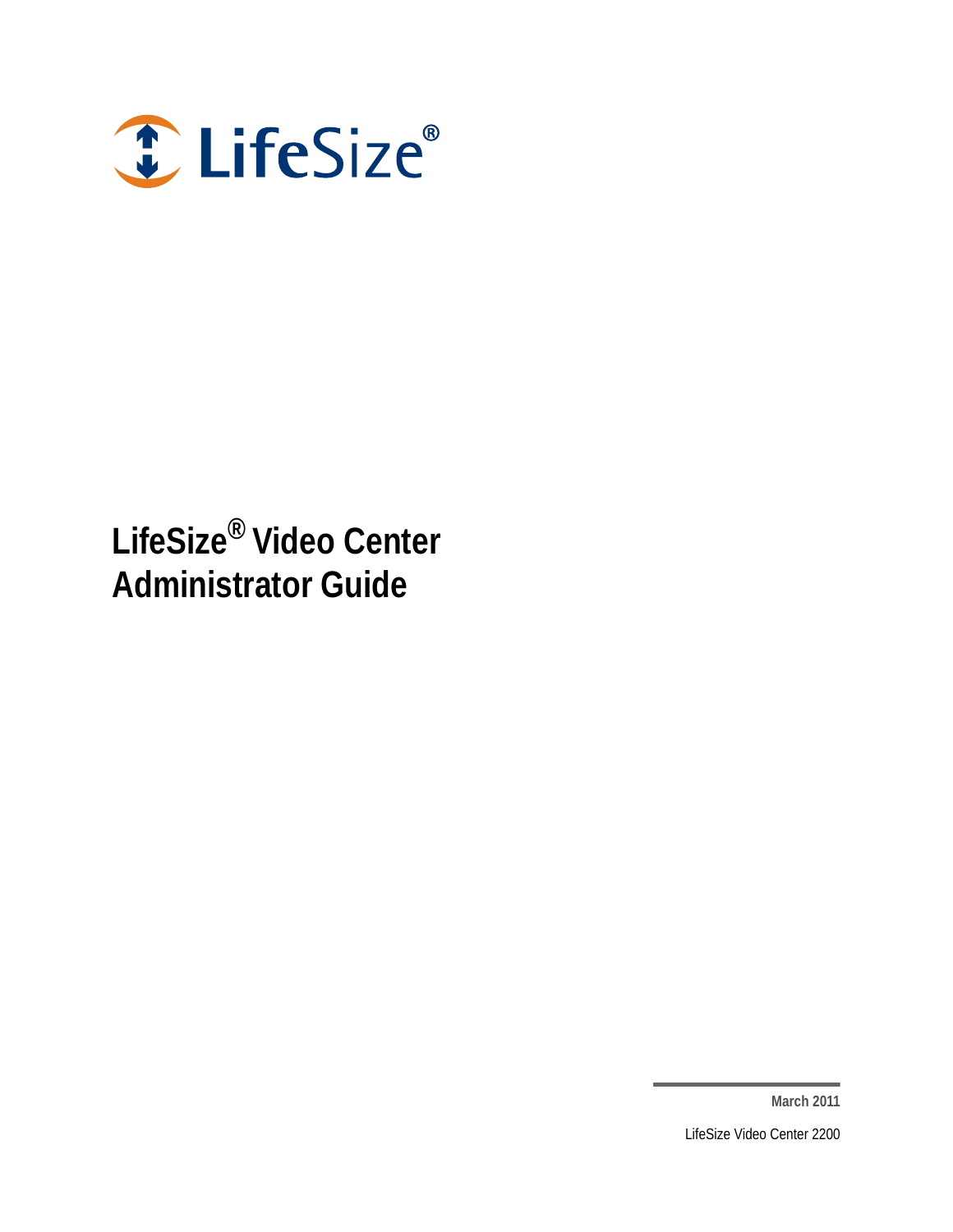# **Administering LifeSize Video Center**

LifeSize Video Center is a network server that stores and streams video sent by LifeSize video communications systems enabled for recording. It can also initiate recordings through SIP calls to video communication systems that do not have built-in recording capability. Viewers access these videos and live streams from the server through a browser-based interface on their computers.

### **NOTE** For the most current product information, including a list of systems that support streaming and recording, refer to the release notes for LifeSize Video Center at [lifesize.com/support.](http://www.lifesize.com/support)

This document assumes that you have completed initial configuration of LifeSize Video Center. If you have not yet done so, refer to the *LifeSize Video Center Installation Guide* for instructions.

| Configuring        | Set up user and group accounts. If your site uses<br>LDAP to authenticate users, you may integrate the<br>LDAP server with LifeSize Video Center and import<br>LDAP users and groups. | <b>Managing Users and Groups</b><br><b>Integrating LDAP with</b><br><b>LifeSize Video Center</b><br><b>Configuring Global Permissions</b>              |
|--------------------|---------------------------------------------------------------------------------------------------------------------------------------------------------------------------------------|--------------------------------------------------------------------------------------------------------------------------------------------------------|
|                    | Configure the rules for creating recordings.                                                                                                                                          | <b>Configuring Recording Keys</b><br><b>Configuring Global Recording Properties</b><br><b>Configuring Bandwidth Limits</b><br><b>Creating Channels</b> |
|                    | Optionally modify the user interface.                                                                                                                                                 | <b>Customizing the LifeSize Video Center</b><br>Interface                                                                                              |
|                    | Optionally use a custom security certificate.                                                                                                                                         | Applying an SSL Certificate                                                                                                                            |
|                    | Optionally enable NAS instead of local storage of video<br>assets.                                                                                                                    | <b>Using Network Attached Storage</b>                                                                                                                  |
|                    | Optionally use the LifeSize Video Center API to<br>integrate LifeSize Video Center into corporate<br>intranets, payment gateways, or content management<br>systems.                   | In a browser, enter<br>http:// <video_center_ip hostname="" or="">/<br/>api/v1 to access the API documents.</video_center_ip>                          |
|                    | Enable recording on supported LifeSize video<br>communications systems through the Administrator<br>Preferences.                                                                      | Refer to the user and administrator guide<br>for supported models.                                                                                     |
| <b>Managing</b>    | Edit videos and their properties and attributes. Upload,<br>download, and embed videos. Create supplemental<br>versions of existing videos for low bandwidth and<br>mobile users.     | <b>Managing Videos</b>                                                                                                                                 |
| <b>Monitoring</b>  | Monitor server health and current calls or transcodes.                                                                                                                                | <b>Monitoring the Server</b>                                                                                                                           |
| Recording          | Record conferences with systems that cannot initiate<br>recordings by calling them from LifeSize Video Center.                                                                        | <b>Using Dial Out Recording</b>                                                                                                                        |
| <b>Maintaining</b> | Backup, restore and update the server.                                                                                                                                                | <b>Performing Server Maintenance</b>                                                                                                                   |

Following are common tasks you can perform with LifeSize Video Center: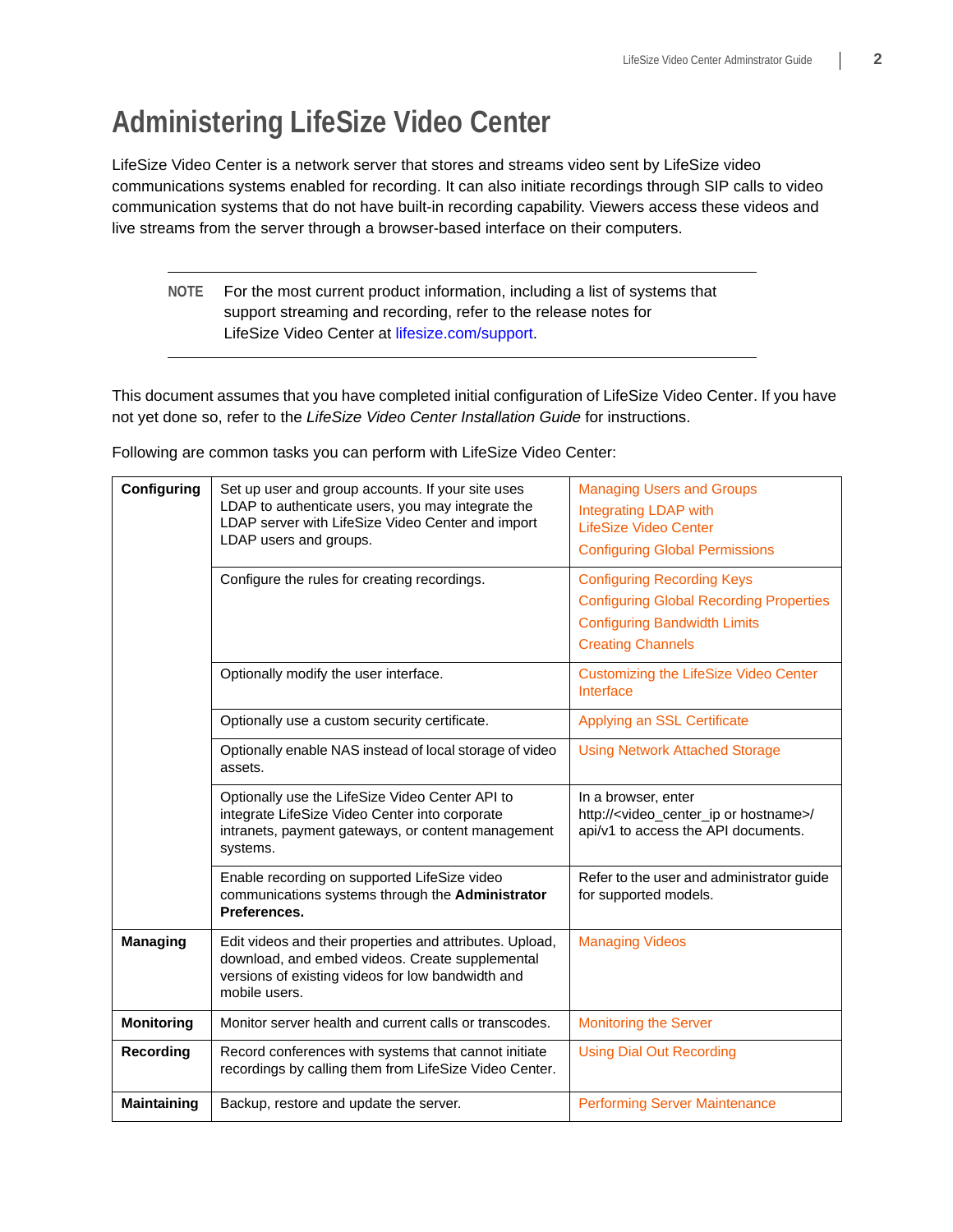# <span id="page-2-0"></span>**Configuring Recording Keys**

LifeSize Video Center uses recording keys to manage video recording. A recording key is a number of up to 10 digits that is required to start recording or streaming from a LifeSize video communications system.

Administrators create recording keys in LifeSize Video Center by selecting **Administer : User and Content Management : Recording keys – Add**. Users with the appropriate permission may also create recording keys by selecting **Manage : My Recording Keys : Create a new recording key**.

Administrators edit recording keys by selecting **Administer : User and Content Management : Recording keys – Edit**. Users with the appropriate permission can edit recording keys by selecting **Manage : My Recording Keys** and clicking **Edit** for the appropriate key.

When you create a recording key, its properties are associated with the recorded video (or series of videos).

| Property                  | Description                                                                                                                                                                                                                                                                                                                                                                                    |  |  |
|---------------------------|------------------------------------------------------------------------------------------------------------------------------------------------------------------------------------------------------------------------------------------------------------------------------------------------------------------------------------------------------------------------------------------------|--|--|
| <b>Recording key</b>      | A number of up to 10 digits required to start recording or streaming. Administrators<br>can define the recording key. Leaving the field empty instructs the system to generate<br>a key.                                                                                                                                                                                                       |  |  |
|                           | Administrators may specify the length of keys that the system generates. Refer to<br>Configuring Recording Key Length.                                                                                                                                                                                                                                                                         |  |  |
|                           | Administrators may also enable a blank recording key, which allows users to record<br>without entering a key value. Refer to Enabling a Blank Recording Key.                                                                                                                                                                                                                                   |  |  |
|                           | You can configure the LifeSize video communications system to use a specific<br>recording key. In this case, users are not prompted to enter a key when recording.<br>Refer to the user and administrator guide for supported models.                                                                                                                                                          |  |  |
| Owner                     | By default, the user who created the recording key. Administrators may change the<br>owner.                                                                                                                                                                                                                                                                                                    |  |  |
| <b>Recording name</b>     | Descriptive name.                                                                                                                                                                                                                                                                                                                                                                              |  |  |
| <b>Channel</b>            | By default, Main. Administrators and recording key owners can assign the recording<br>to a different channel.<br>When you select a channel other than Main, the channel's default values are used for<br>Share with all, Viewers, and Viewer groups. You may edit these values. If you edit<br>an existing recording key and change the channel, the channel's default values are<br>not used. |  |  |
| <b>Description</b>        | Descriptive details.                                                                                                                                                                                                                                                                                                                                                                           |  |  |
| <b>Tags</b>               | Descriptive terms that help users find videos recorded with the key.                                                                                                                                                                                                                                                                                                                           |  |  |
| Share with all            | Clear the check box to specify users and groups who can view videos recorded with<br>the key.                                                                                                                                                                                                                                                                                                  |  |  |
| <b>Stream live</b>        | Select to create live streams with the key. Live streams are available to view during<br>the call.                                                                                                                                                                                                                                                                                             |  |  |
| <b>Record stream</b>      | Records the stream. Recorded calls are available to view after the recording is<br>complete. With both Record stream and Stream live selected, the stream is<br>available to view during the call.                                                                                                                                                                                             |  |  |
| <b>Recording bit rate</b> | Specifies the bit rate (in kb/s) to use when recording.                                                                                                                                                                                                                                                                                                                                        |  |  |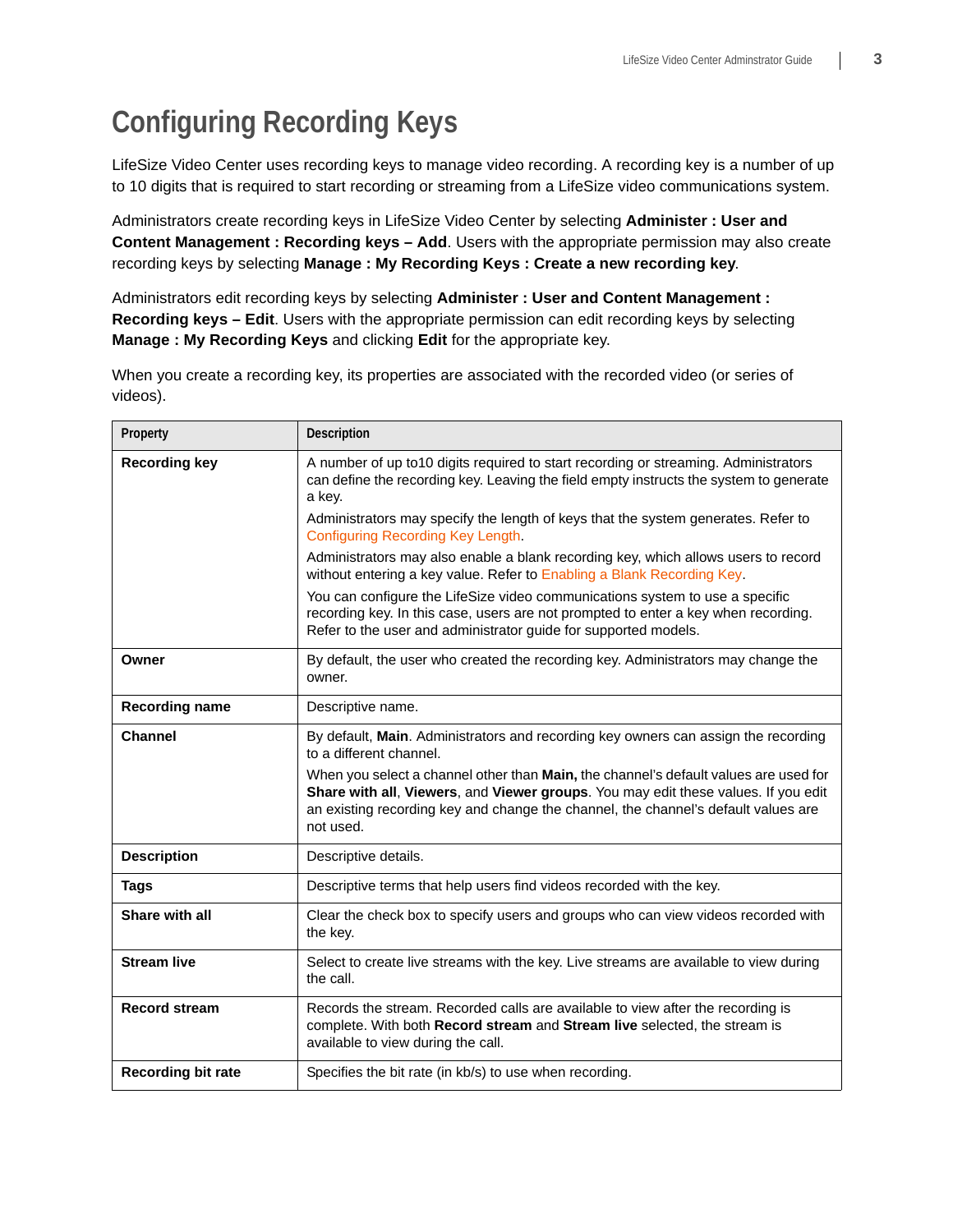| Property                    | <b>Description</b>                                                                                                                                                                                                                                                                                                                   |
|-----------------------------|--------------------------------------------------------------------------------------------------------------------------------------------------------------------------------------------------------------------------------------------------------------------------------------------------------------------------------------|
| Low bit rate version        | Generates a second dual stream video version at the bit rate specified for PC viewers<br>whose bandwidth cannot support the bit rate of the primary version. The server<br>automatically determines which version to send to PC viewers based on the quality of<br>their Internet connection.                                        |
| Mobile stream 1             | Generates combined main and presentation video for mobile devices at the bit rate<br>specified. Set this to the highest bit rate the device can sustain with a good Internet<br>connection.                                                                                                                                          |
| Mobile stream 2             | Generates a second combined main and presentation video for mobile devices at the<br>bit rate specified. Set this to the lowest rate to ensure mobile devices with slower<br>Internet connections can experience uninterrupted streaming. The client<br>automatically determines the version to use based on the network connection. |
| Mobile stream layout        | Appears only when a mobile stream is enabled. Specify the layout of the combined<br>main and presentation video in the stream. The viewer cannot change the layout.                                                                                                                                                                  |
| <b>Presentation quality</b> | Defaults to Low. Use a higher setting to improve the readability of small text or detail<br>in a presentation.                                                                                                                                                                                                                       |

**NOTE** Creating low bit rate or mobile streams uses additional storage and reduces capacity for simultaneous recordings. Refer to [Monitoring Transcoding](#page-20-1) for more information about transcode scheduling.

Mobile streams use the industry standard HTTP Live Streaming protocol, which supports live and recorded streams, and streams at different bit rates.

### **Recording Key Strategies**

Administrators control who can create and edit recording keys and can reassign recording key and video ownership to any user. Because the system provides full flexibility, consider the workflow of your organization before assigning user permissions. As you plan your strategy for managing recording keys, use the following scenarios as a guide.

### **Example: Highly Controlled Environment**

In a controlled environment, administrators can restrict recording key creation to themselves. Administrators then communicate to users the keys to use for each conference, and fulfill requests when new keys are needed.

Administrators can also create keys and then assign key ownership to a trusted user, who can then edit the assigned keys, but not create new keys. These trusted users own the videos created with these keys and are responsible for their maintenance.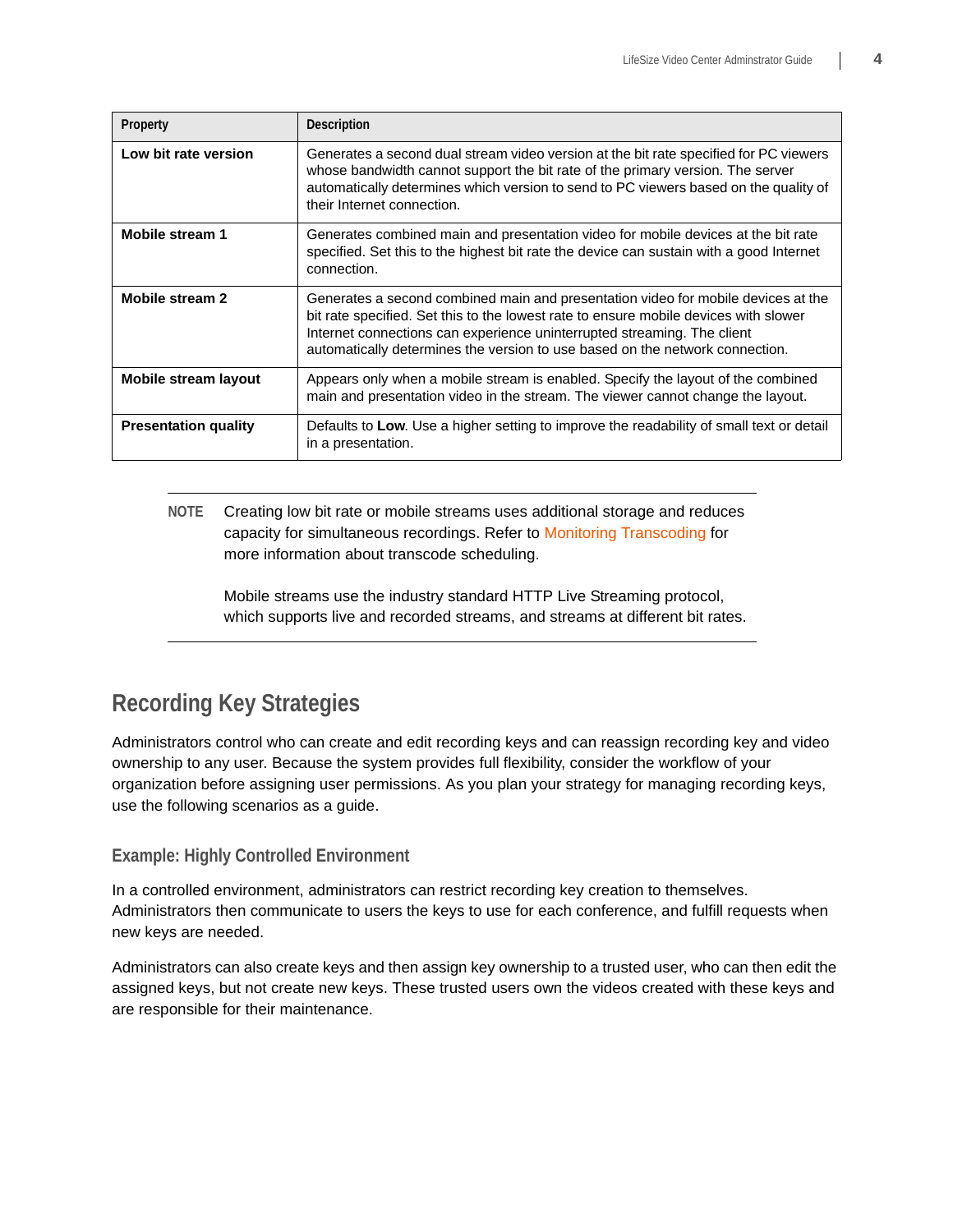Administrators can configure a LifeSize video communications system to enable recording with a default recording key. All recordings made from that video communications system use that default recording key. Users are not prompted for a key when they record. This method simplifies recording. However, every video recorded from that system uses the same key and therefore has the same title (appended with a date and time stamp). To make differentiating the videos easier, the video owner must then edit details for the videos.

### **Example: Distributed Environment**

Large organizations may give trusted users permission to create recording keys. For example, in an educational setting, 30 instructors may teach three classes each and need three recording keys for their classes. Instead of one administrator setting up recording keys for 30 instructors, instructors are allowed to create their own.

### **Example: Flexible Environment**

Rather than creating many recording keys, small organizations may decide to allow users to record using a blank recording key. Or, they may create recording keys for regularly scheduled meetings and use the blank key for events that do not fit those keys. If the blank key is enabled, the user can create a recording from a system enabled to record by pressing **OK** on the remote control when prompted for a recording key.

**NOTE** The blank key cannot be used on a video communications system configured to use a default recording key. If a default key is defined, the system does not prompt for a recording key.

The advantage of this approach is that users can record without knowing the key. The disadvantage is that all videos recorded with the blank key, regardless of their subject matter, are associated with just one recording key and therefore share the same title, description, and user permissions. To make these videos easier to consume, someone must provide distinguishing information by editing each video's details after recording.

## <span id="page-4-0"></span>**Enabling a Blank Recording Key**

Instead of requiring a recording key to start recording, administrators can enable a blank key that allows a user to simply press **OK** on the remote control when prompted for a recording key. This setting provides the least restrictive use of recording, because users are not required to know the recording key.

With the blank recording key enabled, you can continue to define and use recording keys with numeric values. Administrators enable the blank recording key as follows:

### **1.** Select **Administer : User and Content Management : Recording keys – Edit**. The page displays the status: **Blank recording key disabled**.

### **2.** Click **Edit** and then **Enable**.

All videos created with the blank recording key are tagged with the information you provide. The titles for each video differ only by time and date stamp. For a distinctive name, description, set of tags, and user permissions, the video owner must edit the properties of each video.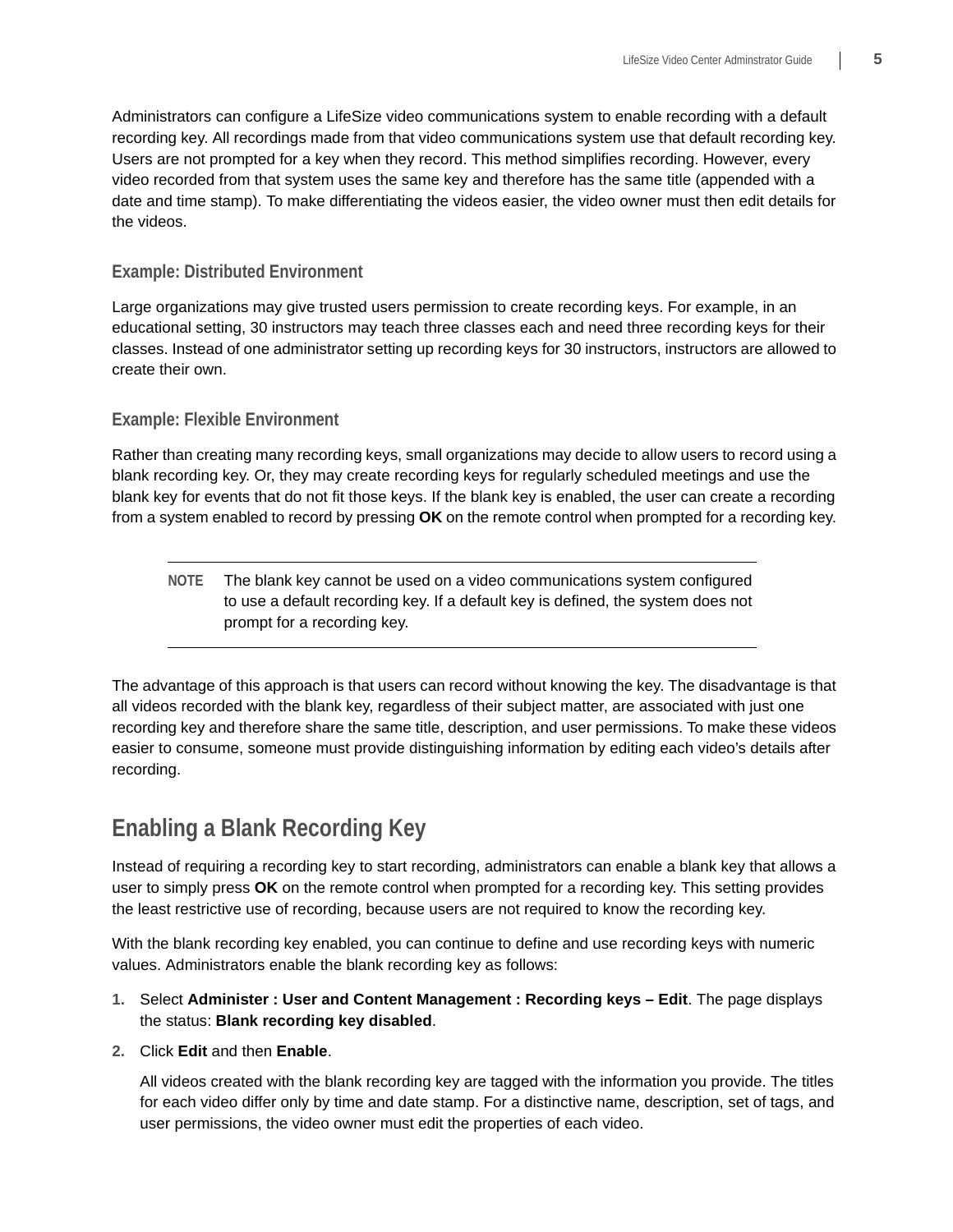## **Configuring Recording Key Permissions**

Administrators set permissions for creating recording keys at the following three levels:

- **Global**. Administrators manage site wide permission to create recording keys by editing global authorization properties. By default, content creators can create recording keys. Refer to [User Roles](#page-8-1) and [Configuring Global Permissions](#page-10-0).
- **Group**. If the global permission to create recording keys has not been disabled, administrators can grant individual groups permission to create recording keys. Users who belong to the group inherit the group permissions.
	- **NOTE** If user and group permissions differ, the more permissive permission applies. For example, if a user who does not have permission to create content belongs to a group that does, the user inherits the permission to create content.
- **User**. If the global permission to create recording keys has not been disabled, administrators can grant individual users permission to create recording keys.

For more information about group and user permissions, refer to [Managing Privileges.](#page-9-0)

## **Changing Recording Key Ownership**

By default, the user who creates a recording key is the owner of the key. If only administrators create recording keys, only administrators own recording keys and the videos created with them. However, an administrator can specify a content creator or another administrator as the owner of a key.

Administrators change recording key ownership by selecting **Administer : User and Content Management : Recording keys – Edit**. Click the desired key name and select a different owner.

When logged in, the recording key owner can access the **Manage** tab. The key appears in **My Recording Keys**, and any video created with the key appears in **My Videos**. The owner can edit or delete the recording key. If videos were recorded with the recording key, the owner can edit video details; view video statistics; or delete the video.

## <span id="page-5-0"></span>**Configuring Recording Key Length**

Administrators can change the length of recording keys that the system generates. Select **Administer : User and Content Management : Recording keys – Edit** and click **Set key length** to enter a value from 3 through 10. Keys generated after changing this setting reflect the new length. Previously generated keys are unaffected.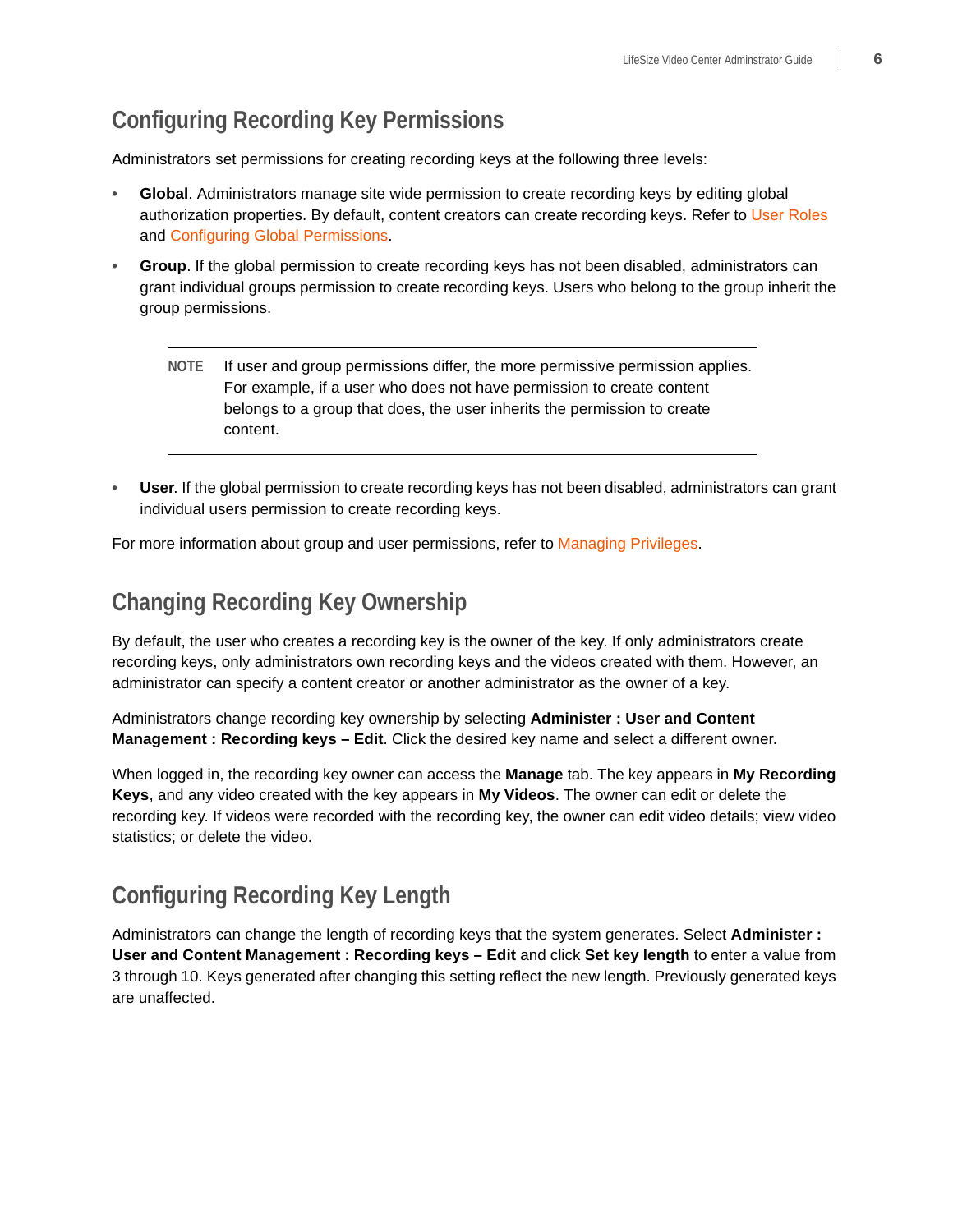# <span id="page-6-0"></span>**Configuring Global Recording Properties**

Global recording properties define default limits for individual recordings when the corresponding limits are not set at the user or group level. If the disk quota has been set to a higher or lower value for a user or one of the user's groups, that value applies for the user. If the disk quota for the user and all that user's groups specifies **Use Defaults**, the global property applies.

Administrators define global recording properties by selecting **Administer : User and Content Management : Global recording properties – Edit**.

| <b>Global Setting</b>                   | <b>Description</b>                                                                                                                                                                                                                                                   |  |
|-----------------------------------------|----------------------------------------------------------------------------------------------------------------------------------------------------------------------------------------------------------------------------------------------------------------------|--|
| <b>Disk quota</b> (in MB)               | Sets the maximum amount of disk space a user can use for recordings and file<br>attachments. The default is the capacity of the server. You can set a lower limit in<br>the text box. Refer to Monitoring the Server for information about monitoring disk<br>usage. |  |
| <b>Recording length (in hours)</b>      | Sets the maximum recording length for a single video. The default is 8 hours. You<br>can raise or lower this limit in hours and fractional hours. For example, enter 3.75<br>to represent three hours and 45 minutes.                                                |  |
| Maximum recording bit rate<br>(in kb/s) | Sets the maximum recording bit rate. The default is 1152 kb/s.                                                                                                                                                                                                       |  |
| Default recording bit rate (in          | Sets the default recording bit rate. The default is 400 kb/s.                                                                                                                                                                                                        |  |
| kb/s)                                   | Lower bit rates consume less disk space and bandwidth, but also reduce video<br>quality. Settings of 256 or 384 are appropriate for videos viewed remotely on the<br>Internet. Videos viewed on the LAN can safely use higher bit rates.                             |  |

## <span id="page-6-1"></span>**Configuring Bandwidth Limits**

Administrators can set aggregate bit rate limits at **Administer : System Settings : Bandwidth Limits – Edit**. These limits determine the number of simultaneous recordings and live streams that are allowed. For example, setting **Recording bit rate** to *1536* allows the following:

- Two simultaneous recordings at 768 kb/s
- Three simultaneous recordings at 512 kb/s
- Six simultaneous recordings at 256 kb/s

Lowering bandwidth limits does not affect streaming and recording that is in progress. New limits apply to all activity after the change is made. Setting bandwidth limits is optional. Change these settings only if your network cannot handle the number of simultaneous recordings and live streams that LifeSize Video Center supports.

| Bandwidth Limit (in kb/s) | <b>Description</b>                                                                                                                                                                                                                                                                                                                        |
|---------------------------|-------------------------------------------------------------------------------------------------------------------------------------------------------------------------------------------------------------------------------------------------------------------------------------------------------------------------------------------|
| <b>Recording bit rate</b> | Sets the total bit rate limit for recordings (incoming and dial out). Valid values are<br>0 to 16000. A value of 16000 is equivalent to 40 standard definition (SD) or 20 high<br>definition (HD) recordings. Setting the limit to 0 disables recording.                                                                                  |
|                           | The Recording bit rate includes both incoming streams and dial out recordings,<br>so that the number of dial out recordings in progress affects the recording capacity<br>for incoming streams. For example, with 3 HD dial out recordings in progress, the<br>capacity for recordings initiated by the video system is 17 HD recordings. |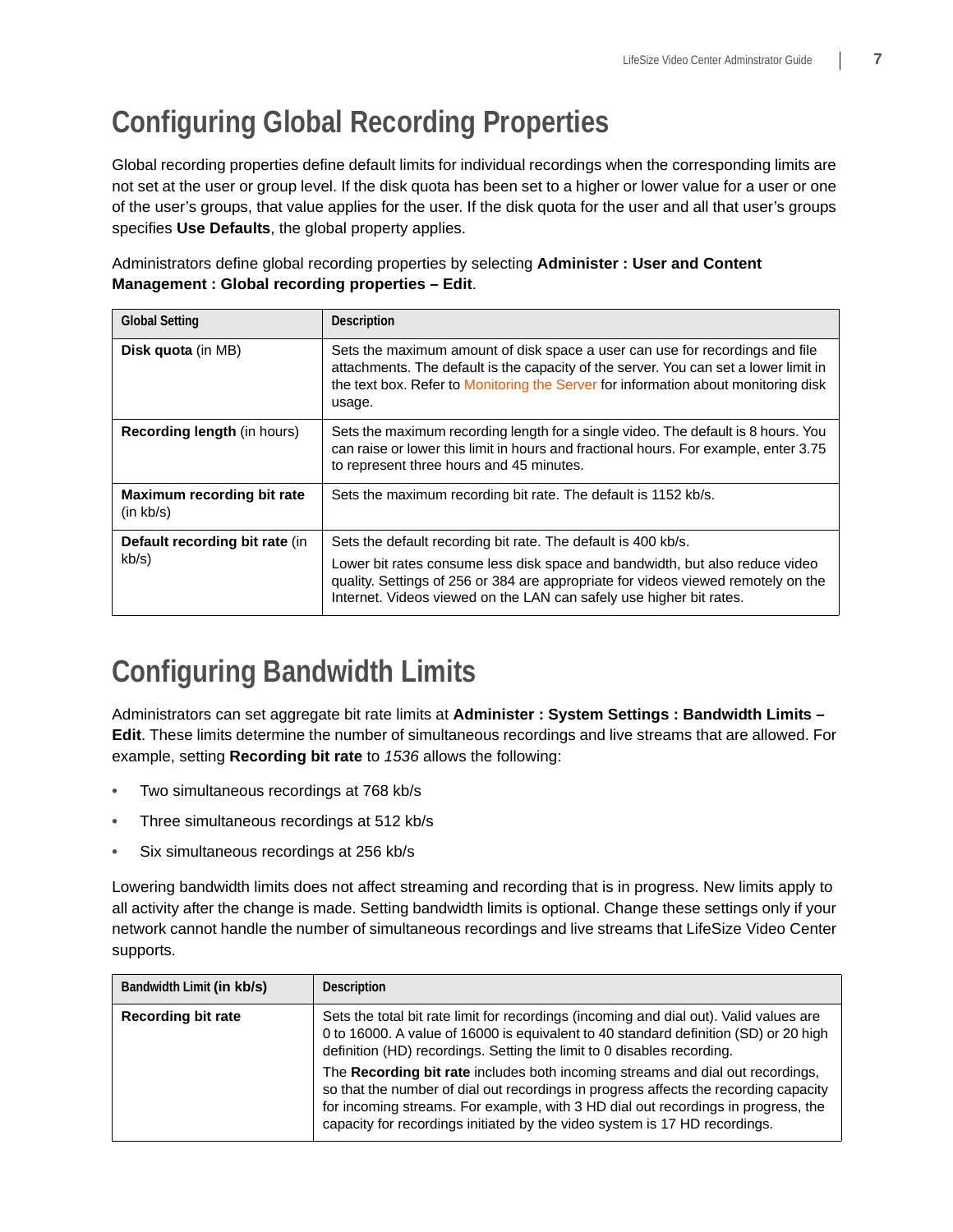| Bandwidth Limit (in kb/s)  | Description                                                                                                                                                                                                                           |
|----------------------------|---------------------------------------------------------------------------------------------------------------------------------------------------------------------------------------------------------------------------------------|
| Dial out bit rate          | Sets the total bit rate limit for dial out calls. Valid values are 0 to 3840. A value of<br>3840 is equivalent to 5 HD dial out recordings. Setting the limit to 0 disables dial<br>out recording. Refer to Using Dial Out Recording. |
|                            | This setting also applies to video transcoding used to create dual streams and<br>mobile formats.                                                                                                                                     |
| Viewing bit rate           | Sets the total bit rate limit for videos (live and recorded) with viewing in progress.<br>Valid values are 0 to 800000 (800 Mb/s). Setting the limit to 0 disables viewing.                                                           |
|                            | The Viewing bit rate includes both live and on-demand viewing, so that on-<br>demand viewing reduces the bandwidth available for viewing live streams.                                                                                |
| On-demand viewing bit rate | Sets the total bit rate limit for recorded videos with viewing in progress. Valid<br>values are 0 to 268800. A value of 268800 is equivalent to 350 HD recordings.<br>Setting the limit to 0 disables on-demand viewing.              |

## <span id="page-7-0"></span>**Creating Channels**

LifeSize Video Center includes a predefined channel, **Main**, to which all videos are assigned by default. Creating additional channels categorizes videos to make them easier to manage and locate.

For example, in an academic setting, you might create two channels: *Lectures* and *Staff Meetings*. Videos for student users are available on the *Lectures* channel, and videos for school staff are available on the *Staff Meetings* channel.

Administrators can create a channel by selecting **Administrator : User and Content Management : Channels – Add**. When you create a channel, **Share with all** is selected by default. Clearing this option allows you to grant specific users and groups permission to view videos on this channel.

When you select a channel for a recording key, the channel's default sharing is used. You can override the channel permissions by setting a different sharing mode for the recording key.

Setting a different sharing mode at the recording key (restricting access through the key permissions) allows you to maintain fewer channels. Consider the academic example: by default, all students may have access to the *Lectures* channel. However, a recording key for an individual class might restrict video access to the students in that class.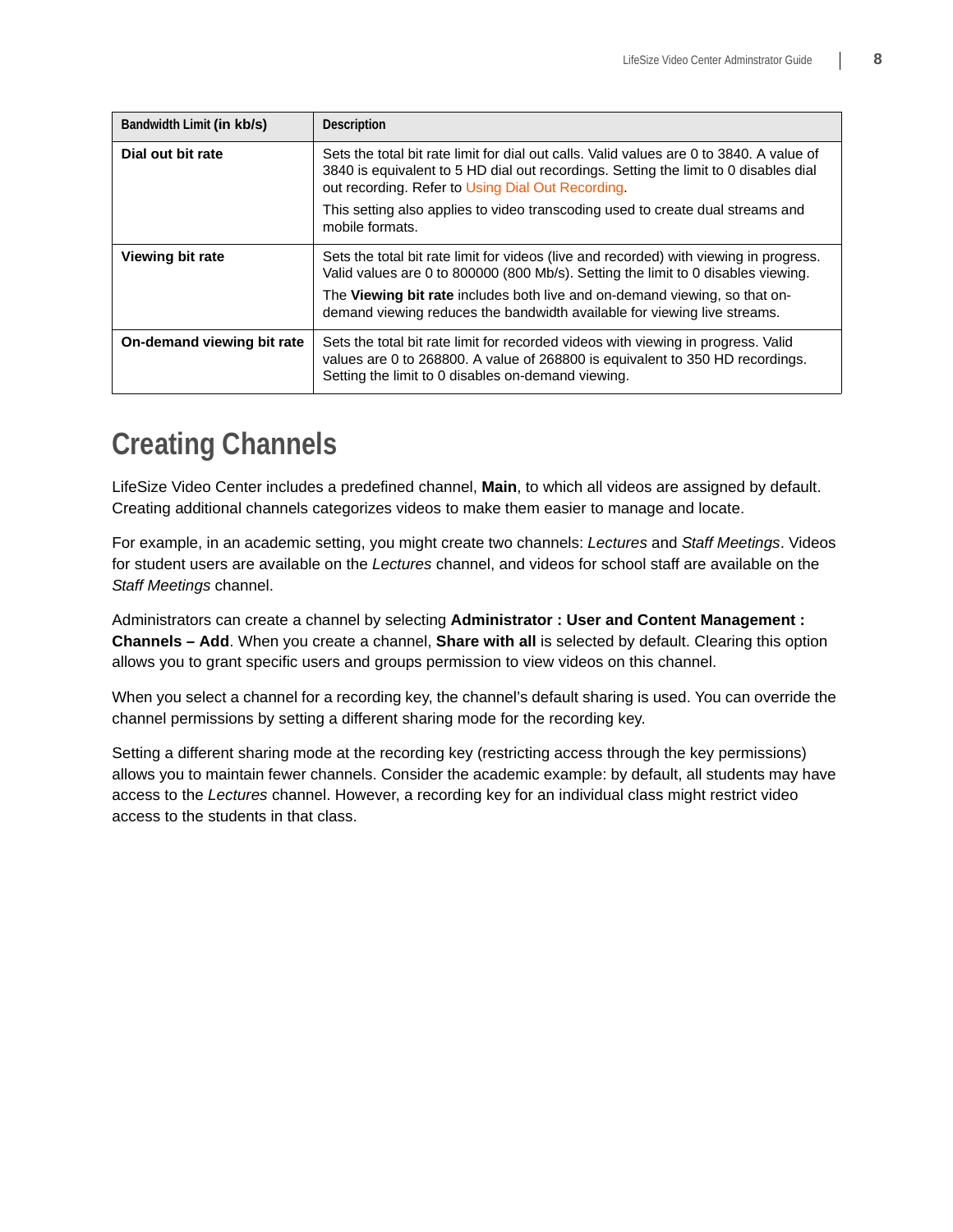# <span id="page-8-0"></span>**Managing Users and Groups**

Administrators can manage users by creating user and group accounts.

### **NOTE** If your site uses LDAP to authenticate users, you may integrate the LDAP server with LifeSize Video Center. Refer to [Integrating LDAP with](#page-11-0)  [LifeSize Video Center](#page-11-0).

### <span id="page-8-1"></span>**User Roles**

| <b>Anonymous</b><br><b>Users</b>  | Anonymous users either have not logged in or do not have a user account. They can view public<br>videos (videos that have not been restricted to specific users or groups), but cannot post<br>comments.                                                                                                                                                                                                 |
|-----------------------------------|----------------------------------------------------------------------------------------------------------------------------------------------------------------------------------------------------------------------------------------------------------------------------------------------------------------------------------------------------------------------------------------------------------|
| <b>Registered</b><br><b>Users</b> | Once logged in, registered users can watch all videos to which they have been granted<br>permission and can post comments. Registered users cannot create recording keys or own<br>content.                                                                                                                                                                                                              |
| <b>Content</b><br><b>Creators</b> | Once logged in, content creators can own videos and recording keys; create recordings with<br>existing keys; and upload videos. Administrators grant users access to the Manage tab by<br>selecting Can create recordings when setting up or editing the user account. If the Allow<br>users to create recording keys global permission is selected, content creators may also create<br>recording keys. |
| <b>Administrators</b>             | Once logged in, administrators have the same access as the default administrator account, and<br>therefore must be trusted users. In large organizations, multiple administrators may be the most<br>efficient distribution of labor.<br>Note: The default administrator account (the <b>administrator</b> username) cannot be deleted.                                                                  |

## **Creating User and Group Accounts**

Create user accounts by selecting **Administer : User and Content Management : Users – Add**.

**NOTE** When you create a new user account, click **Save** (instead of **Save and add another**) to view additional settings.

Create group accounts by selecting **Administer : User and Content Management : Groups – Add**.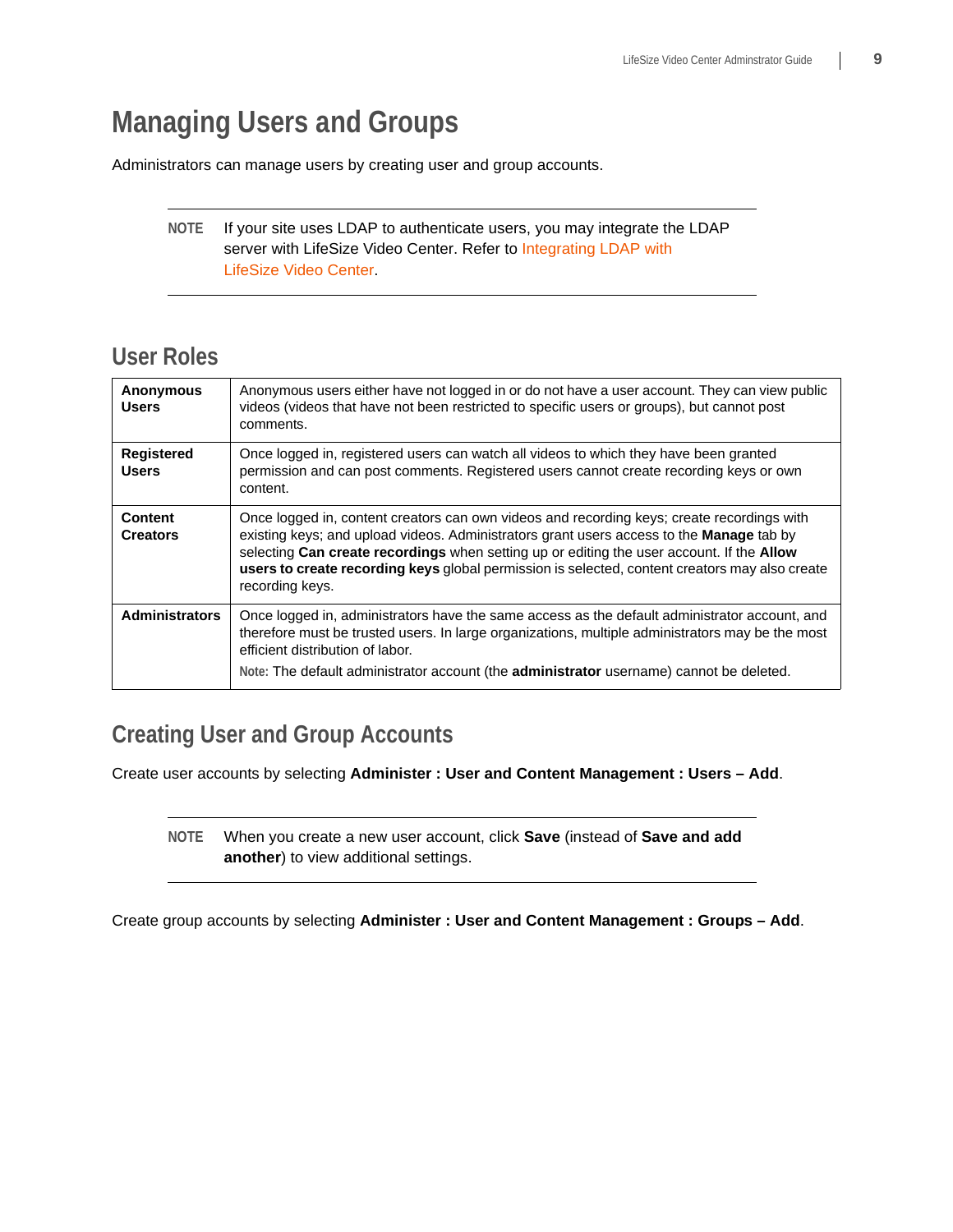## <span id="page-9-0"></span>**Managing Privileges**

Administrators can set permissions at the user and group levels. When the permissions differ, the more permissive setting is applied. For example, if you set the disk quota for a user to 50 MB and add the user to a group with a 10 MB disk quota, the user retains permission for the larger disk quota. Likewise, adding a user who has permission to record at a maximum 512 kb/s bit rate to a group with a maximum of 768 kb/s, increases the user's allowed maximum. Removing that user from the group resets the user's permissions to a maximum recording bit rate of 512 kb/s.

### **NOTE** Administrators manage site wide permission to create recording keys by editing global authorization properties. Refer to [Configuring Global](#page-10-0)  [Permissions](#page-10-0).

Adding users to a group streamlines the assignment of permissions. For example, you can add the 30 members of a chemistry class to the *Chemistry 101* group. You can then grant that group (rather than each user) permission to watch a video. Set the permission either by editing the recording key or the video. If you edit the recording key, only future recordings reflect the new setting; older video recordings are not affected.

| Permission                           | Description                                                                                                                                                                                                                                                                                                    |
|--------------------------------------|----------------------------------------------------------------------------------------------------------------------------------------------------------------------------------------------------------------------------------------------------------------------------------------------------------------|
| Administrator                        | Grants administrator permissions to the user (or group). Because administrators can<br>create users and groups, an organization may prefer having multiple administrators<br>manage their own users and groups.                                                                                                |
|                                      | Caution: Administrator status provides the same permissions as the default administrator<br>account, which allows access to all settings.                                                                                                                                                                      |
| <b>Can create</b><br>recordings      | Grants the user (or group) permission to create recordings with existing keys; own and<br>manage videos; and upload videos. When this user (termed content creator) logs in, the<br>Manage tab appears.                                                                                                        |
|                                      | If the <b>Allow users to create recording keys</b> global permission is selected, the user may<br>also create recording keys.                                                                                                                                                                                  |
|                                      | When this option is selected, options appear to set the disk quota, recording length,<br>maximum recording bit rate, and default recording bit rate.                                                                                                                                                           |
| Disk quota                           | Restricts the user (or group) to the global setting in <b>Administer</b> : User and Content<br>Management : Global recording properties. To set a different limit, clear this check box<br>and enter the new disk quota (in MB) in the text box.                                                               |
| <b>Recording length</b>              | Restricts the user (or group) to the global setting in Administer: User and Content<br><b>Management: Global recording properties.</b> To set a different limit, clear this check box<br>and enter the new recording length in hours and fractional hours. Enter 2.5 to represent<br>two hours and 30 minutes. |
| <b>Maximum recording</b><br>bit rate | Restricts the user (or group) to the global setting in Administer: User and Content<br>Management: Global recording properties. To set a different limit, clear this check box<br>and select the new bit rate (in kb/s).                                                                                       |

When you create or edit user and group accounts, you can set the following permissions: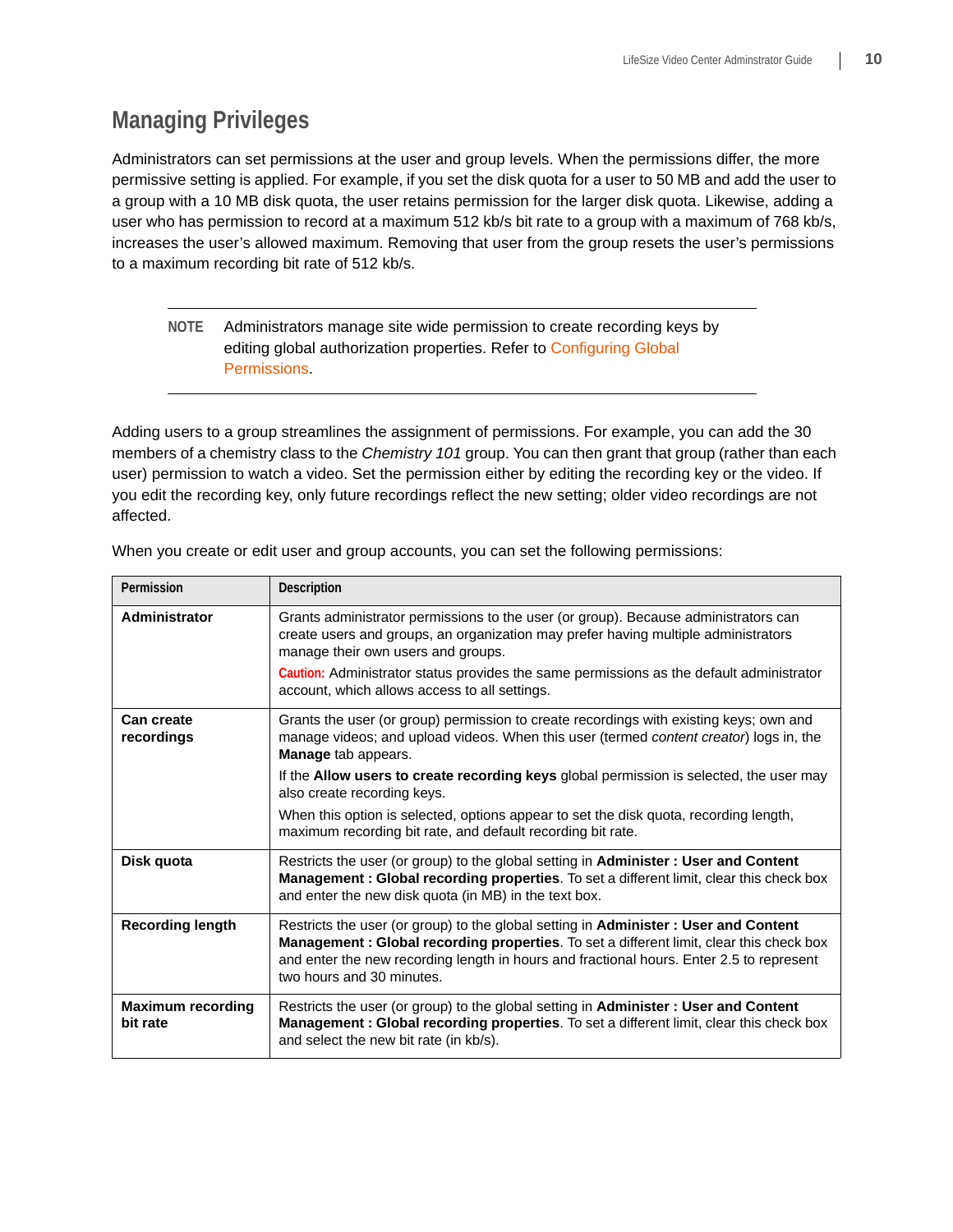| Permission                    | Description                                                                                                                                                                                                                              |
|-------------------------------|------------------------------------------------------------------------------------------------------------------------------------------------------------------------------------------------------------------------------------------|
| Default recording bit<br>rate | Restricts the user (or group) to the global setting in <b>Administer</b> : User and Content<br>Management: Global recording properties. To set a new default bit rate, clear this<br>check box and select a new bit rate (in kb/s).      |
|                               | Lower bit rates consume less disk space and bandwidth, but also reduce video quality.<br>Settings of 256 or 384 are appropriate for videos viewed remotely on the internet. Videos<br>viewed on the LAN can safely use higher bit rates. |

# <span id="page-10-0"></span>**Configuring Global Permissions**

By default, registered users can comment on videos, all users can download videos from the server to their desktop, and content creators can create recording keys and own videos. Administrators can globally restrict these options for non-administrator users by selecting **Administer : User and Content Management : Global authorization properties – Edit**.

| <b>Global Setting</b>                                                   | <b>Description</b>                                                                                                                                                                                                                    |
|-------------------------------------------------------------------------|---------------------------------------------------------------------------------------------------------------------------------------------------------------------------------------------------------------------------------------|
| Allow commenting on videos                                              | Allows registered users to comment on videos. Clear this check box to disable<br>commenting on all videos. Existing comments remain visible.                                                                                          |
| Allow downloading of videos                                             | Allows all users to download video content. Clear this check box to prevent<br>users from downloading content they do not own. Content owners can always<br>download their content.                                                   |
| Allow users to create<br>recording keys                                 | Allows content creators to create recording keys. If you clear this check box,<br>only administrators can create recording keys.                                                                                                      |
| Allow content creators to<br>generate reports with private<br>user data | Allows a content creator to generate reports with private user data for videos<br>that the content creator owns. Administrators are always allowed to generate<br>reports with private user data for any video.                       |
| <b>Allow format selection</b>                                           | Allows content creators to specify video formats, including low bit rate and<br>mobile device versions, in recording keys. If you clear this check box, only<br>administrators can specify video formats and create multiple streams. |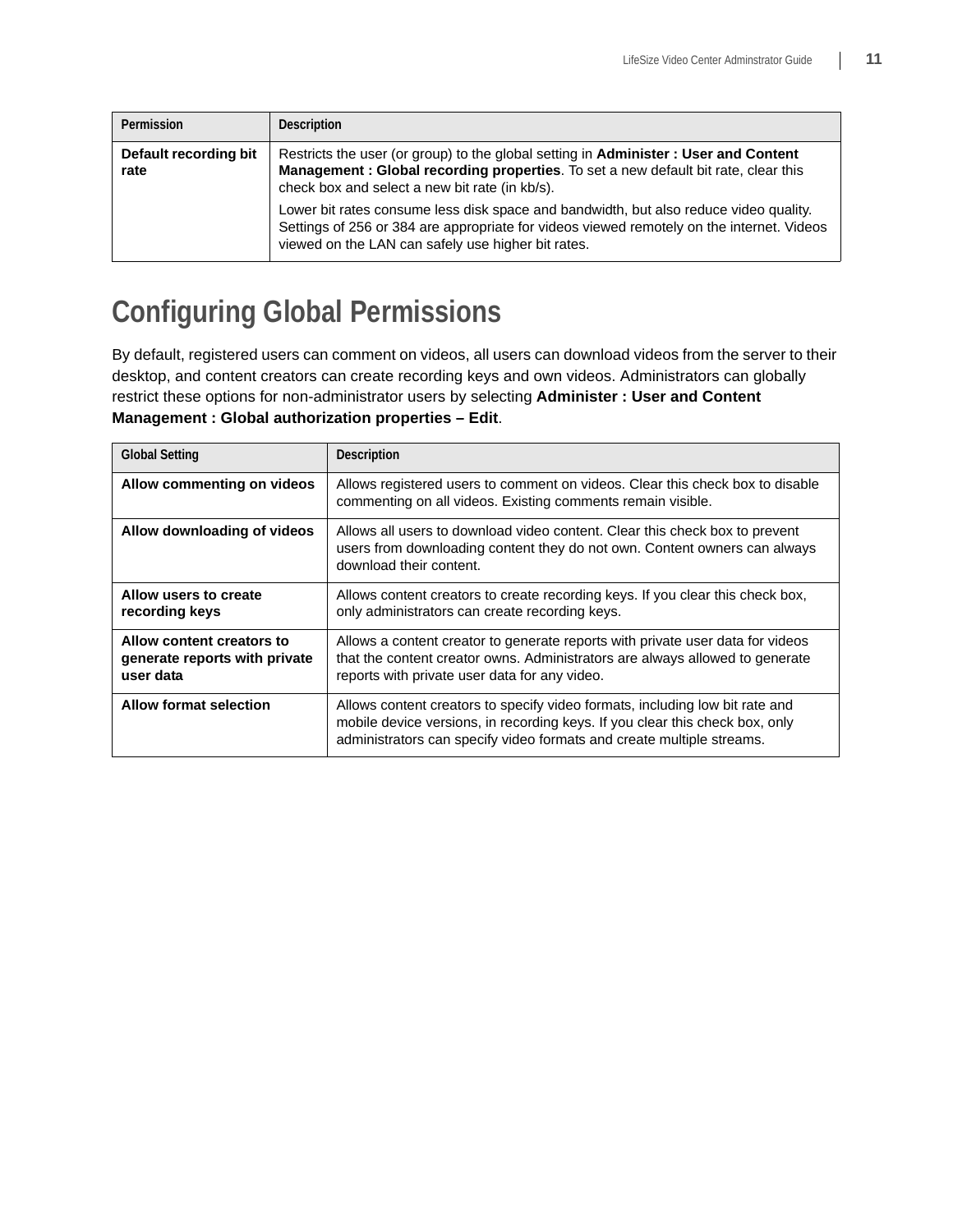# <span id="page-11-0"></span>**Integrating LDAP with LifeSize Video Center**

You can configure LifeSize Video Center to authenticate users and load user and group information from an external directory that uses LDAP by selecting **Administer : User and Content Management : LDAP Settings – Edit**.

## **Authentication Methods**

- **Do not use LDAP Server**. LifeSize Video Center stores all users and groups in the local database.
- **Use LDAP server for user authentication**. An LDAP server authenticates LDAP users who log in to LifeSize Video Center. If you select this authentication method, you must create groups locally. Local users may coexist with LDAP users and may belong to local groups that include any mix of local and LDAP users.
- **Use LDAP server for user and group management**. An LDAP server authenticates LDAP users and LDAP groups. Select this option to manage LifeSize Video Center permissions with groups that are already defined on the LDAP server. Local users and groups may coexist with LDAP users and groups.

## **Configuration**

Configure LDAP integration with settings listed in the following table. When you save these settings, LifeSize Video Center attempts to contact and bind to the specified LDAP server. If the binding is unsuccessful, the settings are not applied.

**NOTE** LifeSize Video Center does not write data to the LDAP server.

| Configuration                         | Setting                                                                                                                                                                                                                                                                                                                          | Default Value |
|---------------------------------------|----------------------------------------------------------------------------------------------------------------------------------------------------------------------------------------------------------------------------------------------------------------------------------------------------------------------------------|---------------|
| <b>LDAP Server</b><br><b>Settings</b> | URL or IP address of the LDAP server.                                                                                                                                                                                                                                                                                            | <b>NA</b>     |
|                                       | Optional: Use Transport Layer Security (TLS) protocol.                                                                                                                                                                                                                                                                           | Disabled      |
|                                       | Note: If TLS is enabled, LifeSize Video Center negotiates a secure<br>connection on the LDAP port. Do not use LDAPS. If TLS is<br>enabled, the LDAP server's CA certificate must be uploaded.<br>LifeSize Video Center does not connect to the LDAP server if TLS<br>is enabled and the server's certificate cannot be verified. |               |
|                                       | User and password with read access to the LDAP tree.                                                                                                                                                                                                                                                                             | <b>NA</b>     |
|                                       | Location of the user and group trees. Searches start at the base<br>context.                                                                                                                                                                                                                                                     | <b>NA</b>     |

The following default settings use attribute names and filter specifications that work with Active Directory.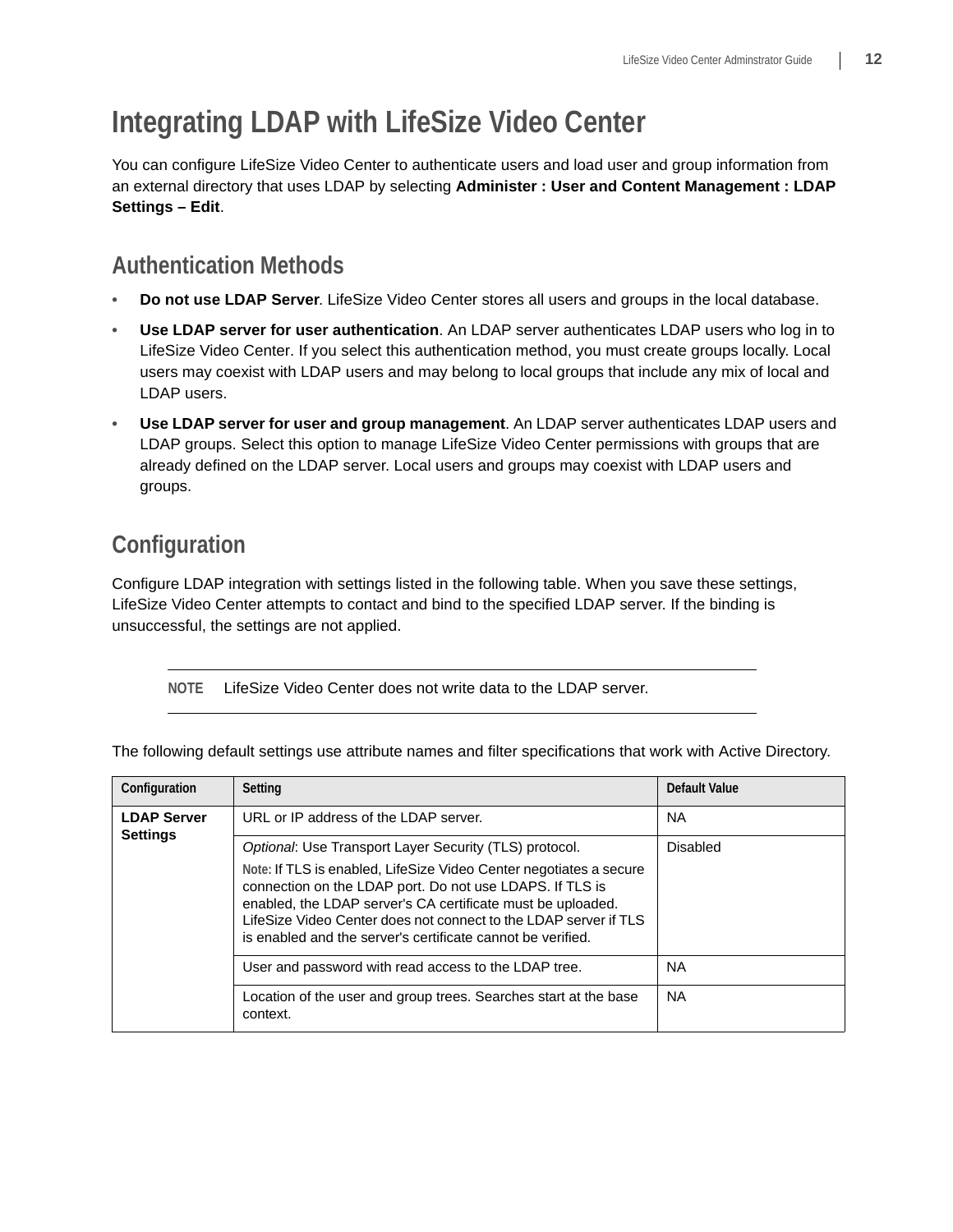| Configuration                                                    | Setting                                                                                                                                                       | Default Value           |
|------------------------------------------------------------------|---------------------------------------------------------------------------------------------------------------------------------------------------------------|-------------------------|
| <b>User Query</b><br><b>Settings</b>                             | Optional: User search filter combined (using AND) with user<br>search parameters.                                                                             | (objectCategory=person) |
| Use these<br>settings to limit                                   | Username                                                                                                                                                      | sAMAccountName          |
| the scope of<br>user queries.                                    | Optional: First name                                                                                                                                          | givenName               |
|                                                                  | Optional: Surname                                                                                                                                             | sn                      |
|                                                                  | Group membership<br>(Required only when you select Use LDAP server for user and<br>group management authentication.)                                          | memberOf                |
|                                                                  | Optional: Email                                                                                                                                               | mail                    |
| <b>Group Query</b><br><b>Settings</b>                            | Optional: Group search filter combined (using AND) with group<br>search parameters.                                                                           | (objectCategory=group)  |
| Use these<br>settings to limit<br>the scope of<br>group queries. | Group name                                                                                                                                                    | name                    |
|                                                                  | Group member                                                                                                                                                  | member                  |
|                                                                  | Query nested groups                                                                                                                                           | Enabled                 |
|                                                                  | Supported only with Microsoft Server 2003 SP2 and later by using<br>the LDAP_MATCHING_RULE_IN_CHAIN operator. The Group<br>member attribute must also be set. |                         |
|                                                                  | Caution: Enabling this setting when your site does not use Active<br>Directory disables all group queries.                                                    |                         |

## **Testing the Configuration**

Display the LDAP filters at **Administer : User and Content Management : LDAP Settings – Test**. LifeSize recommends that you test the configuration by typing an LDAP username or group name in the appropriate text box. If the integration is successful, the LDAP server returns usernames or group names as you type. Refer to the *webapp* log available at **Administer : Operations and Maintenance : Server Logs : View Logs** to verify queries made to the LDAP server and the responses to LifeSize Video Center.

## **Users and Groups**

When you first integrate the LDAP server, LifeSize Video Center displays only local users and groups. The following events cause LDAP users and groups to appear in the LifeSize Video Center interface:

- The LDAP user logs in to LifeSize Video Center.
- The administrator (or a content creator) sets viewing permissions on a video to include an LDAP user or group.
- The administrator imports the LDAP user or group.

**NOTE** If a group is imported and privileges are assigned to it, you do not need to import the users belonging to the group.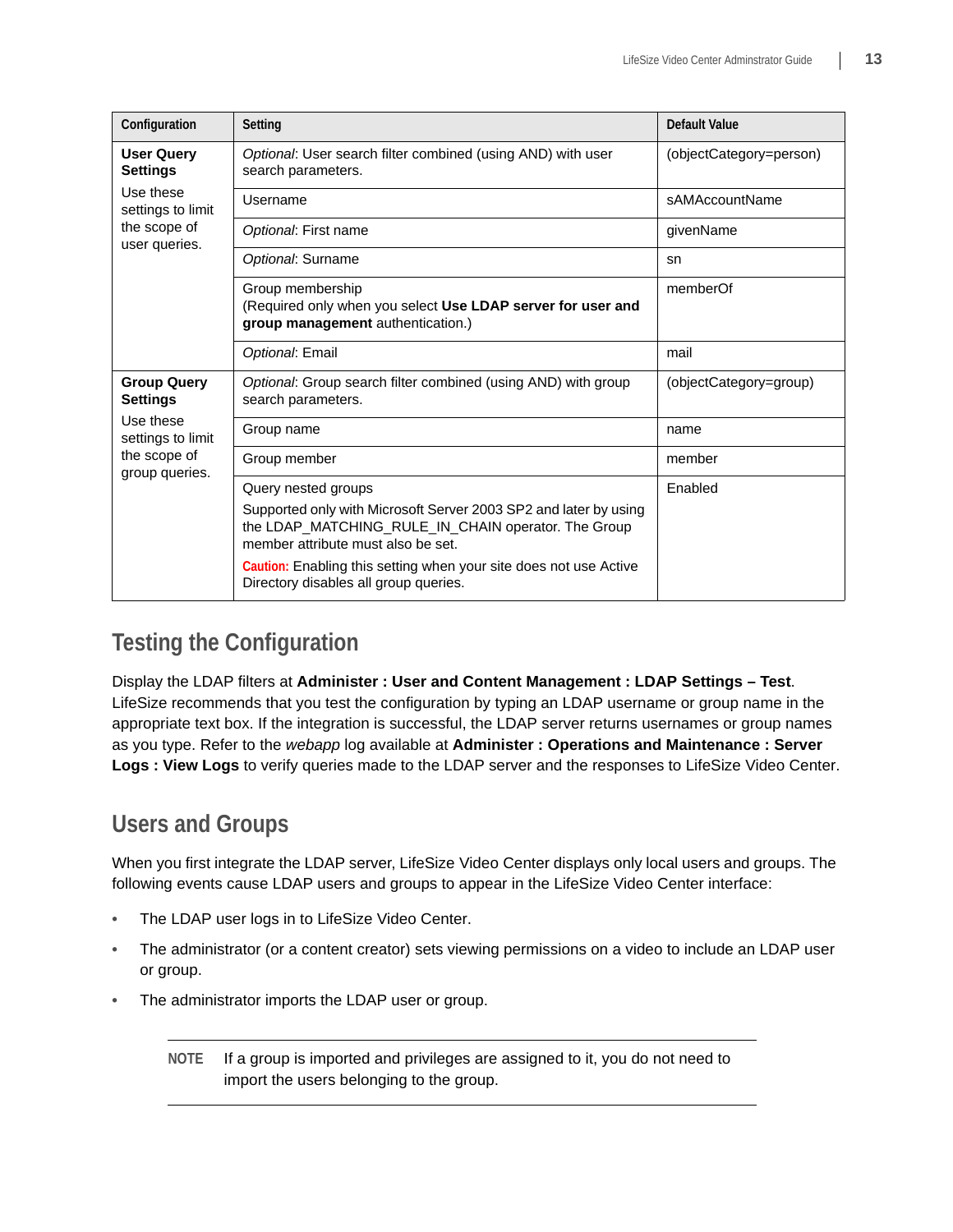Both local and LDAP users and groups can reside on the LifeSize Video Center server. Additionally, local groups may include a mix of local and LDAP users.

Only LDAP users may belong to an LDAP group. Administrators must add LDAP users to the LDAP group from the LDAP server, not from LifeSize Video Center. When you configure users and groups in LifeSize Video Center (granting video access to a group, for example), LifeSize Video Center maintains the configuration locally and does not write data to the LDAP server.

### **Using Filters**

Display usernames by selecting **Administer : User and Content Management : Users – Edit** and selecting one of the following filters:

- **All**
- **Local users**
- **LDAP users**
- **Users deleted from LDAP server**

Display group names by selecting **Administer : User and Content Management : Groups – Edit** and selecting one of the following filters:

- By group type: **All**, **Local groups**, or **LDAP groups**
- By group privileges: **All**, **Administrators**, or **Content Creators**

### **Synchronizing with the LDAP Server**

When you import LDAP users and groups, a local entry for each user and group resides in the LifeSize Video Center database. Changes you make to LifeSize Video Center are written to the local record only. For this reason, local entries remain in the database even if the users or groups are no longer on the LDAP server. Display deleted LDAP users by selecting the **Users deleted from LDAP server** filter at **Administer : User and Content Management : Users – Edit**.

**NOTE** Users deleted from the LDAP server cannot log in to LifeSize Video Center. Additionally, LifeSize Video Center permissions set for an LDAP group no longer apply if that group is deleted from the LDAP server.

### **Authenticating Users and Groups**

LifeSize Video Center authenticates users and groups locally before querying the LDAP server. If the LDAP server is unavailable, authentication does not occur. Maintaining local users allows you to access LifeSize Video Center when the LDAP server is unavailable.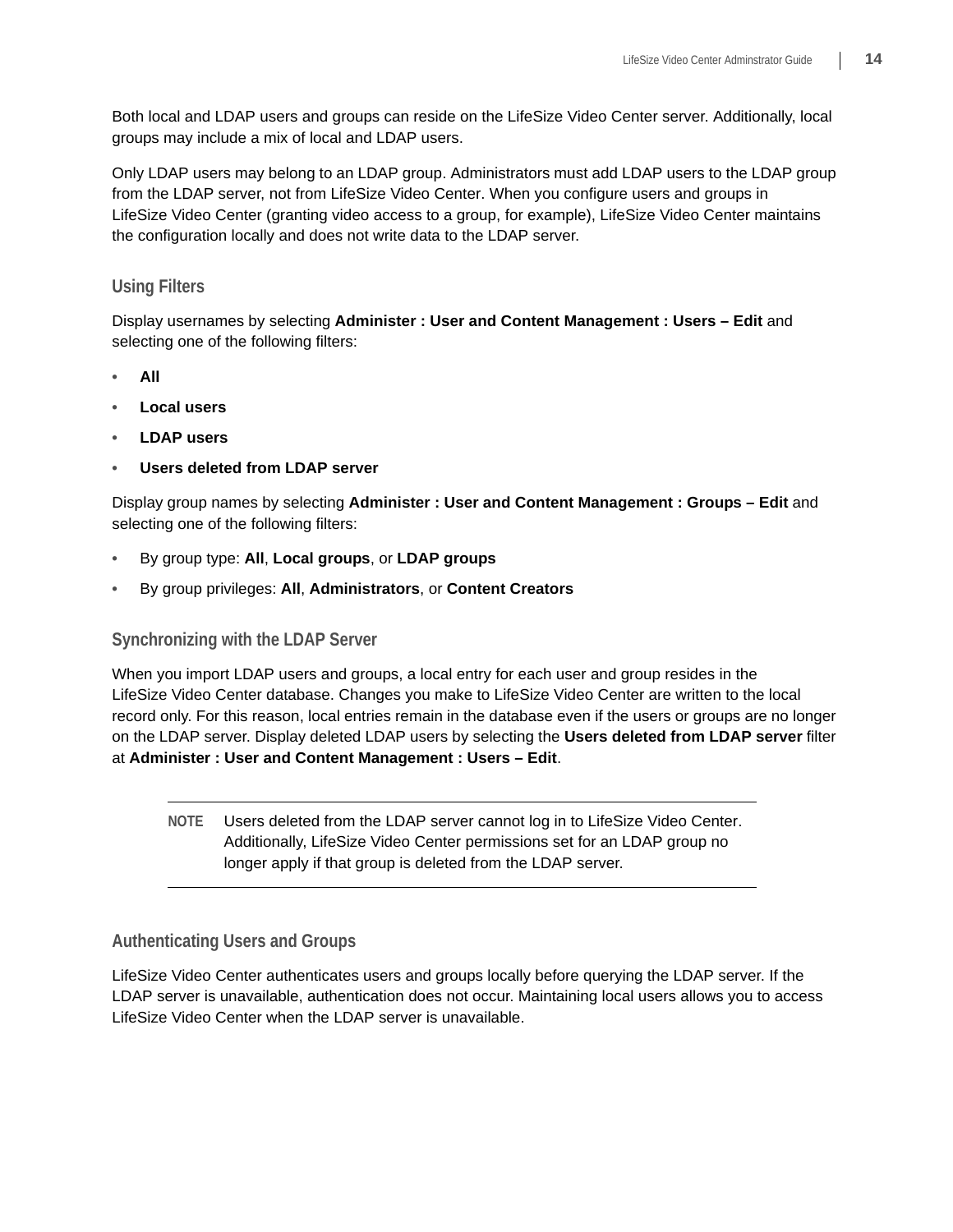**Importing Users and Groups from the LDAP Server** 

Import LDAP users and LDAP groups at **Administer : User and Content Management : Users** or **Groups – Import**. When you start typing the user or group name, the LDAP server returns matches. If a local username already exists in LifeSize Video Center, you can map an LDAP user to the local user.

**NOTE** When you import an LDAP group, the group's members gain access to LifeSize Video Center according to group privileges, but are not imported individually. You do not need to import members individually unless you intend to assign privileges to individuals that differ from the group privileges.

**Managing Permissions with LDAP Users and Groups**

After you import users and groups from the LDAP server, you can edit their properties within LifeSize Video Center. Refer to [Managing Privileges](#page-9-0). The method you use to manage permissions depends on the number of users and your LDAP authentication mode. Consider the following options:

- From the LDAP server, create an LDAP group and assign users to that group. Import the LDAP group into LifeSize Video Center and assign permissions. All group members inherit the permissions assigned to the group. Only LDAP users may belong to an LDAP group.
- Create a local group and assign users to the group. You must manage group membership within LifeSize Video Center. Both LDAP and local users may belong to a local group.
- Assign permissions directly to an LDAP user.
	- **NOTE** The LDAP server maintains an LDAP user's password and group membership. You cannot edit these properties in LifeSize Video Center. Password changes you make on the LDAP server take effect immediately in LifeSize Video Center.

The following scenario illustrates privilege management with LDAP users and groups:

- The administrator imports *User1* from LDAP and grants *User1* content creation privileges with a disk quota of 10 MB and a maximum recording bit rate of 512 kb/s.
- The administrator imports the LDAP *Marketing* and *Managers* groups, to which *User1* belongs.
- The administrator assigns a disk quota of 50 MB and a recording bit rate of 768 kb/s to the *Marketing* group.
- The administrator assigns a disk quota of 100 MB and a recording bit rate of 512 kb/s to the *Managers* group.
- Because *User1* is a member of the *Managers* group, *User1*'s disk quota is the maximum of 100 MB.
- Because *User1* is a member of the *Marketing* group, *User1*'s recording bit rate is the maximum of 768 kb/s.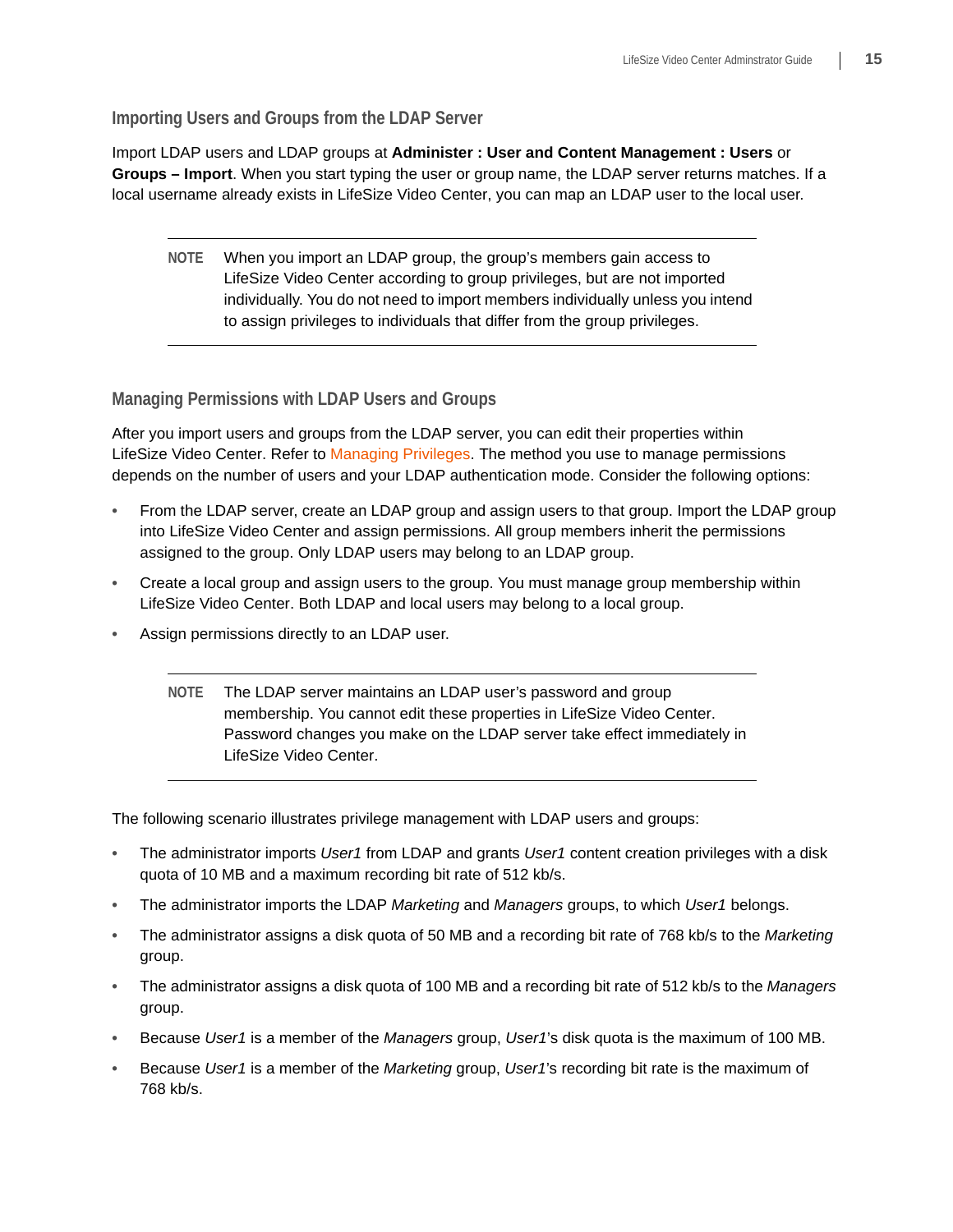# <span id="page-15-0"></span>**Managing Videos**

You can manage a video from the video's view page. Access the video's view page by clicking the thumbnail displayed at **Watch** or, if you are a video owner, at **Manage**.

Administrators can also view a video by selecting **Administer : User and Content Management : Videos – Edit**. Filter the displayed video names by recording date, channel, or both. Some filters also include finer grained options. Clicking **This year** displays additional filters for the month in the current year. Click **View** to display the video's view page.

| Option                                               | Description                                                                                                                                                                                                                                                                                                                                                                                                                                                                               |
|------------------------------------------------------|-------------------------------------------------------------------------------------------------------------------------------------------------------------------------------------------------------------------------------------------------------------------------------------------------------------------------------------------------------------------------------------------------------------------------------------------------------------------------------------------|
| Commenting                                           | Allows registered (logged in) users to post a comment.                                                                                                                                                                                                                                                                                                                                                                                                                                    |
| Attaching files                                      | Allows you to upload files from your computer and associate them with the video. You can<br>only attach as many files as you have room for under your storage quota.                                                                                                                                                                                                                                                                                                                      |
| Embedding and<br>sharing a video                     | Allows users to copy the code for embedding the video into a web site. You can also copy<br>the link to the video, and allow recipients to view the video from the server.                                                                                                                                                                                                                                                                                                                |
|                                                      | You can embed and share only videos that are public (available to all users).                                                                                                                                                                                                                                                                                                                                                                                                             |
|                                                      | Administrators and video owners can access this feature from the following locations:                                                                                                                                                                                                                                                                                                                                                                                                     |
|                                                      | The video's properties page<br>$\bullet$                                                                                                                                                                                                                                                                                                                                                                                                                                                  |
|                                                      | Watch: Recent Videos, Watch: Featured Videos,<br>$\bullet$                                                                                                                                                                                                                                                                                                                                                                                                                                |
|                                                      | Manage: My Videos.<br>$\bullet$                                                                                                                                                                                                                                                                                                                                                                                                                                                           |
| Deleting a video                                     | Allows administrators and video owners to delete the video from the server.                                                                                                                                                                                                                                                                                                                                                                                                               |
|                                                      | Administrators and video owners can also delete a video from the video's properties page.                                                                                                                                                                                                                                                                                                                                                                                                 |
| Editing a video's                                    | Allows administrators and video owners to do the following:                                                                                                                                                                                                                                                                                                                                                                                                                               |
| properties                                           | Edit the video's name, tags, and description. Edits you make to these sections can<br>help users find the video easily.                                                                                                                                                                                                                                                                                                                                                                   |
|                                                      | Administrators only: Assign a new owner.<br>$\bullet$                                                                                                                                                                                                                                                                                                                                                                                                                                     |
|                                                      | Assign the video to a different channel.<br>$\bullet$                                                                                                                                                                                                                                                                                                                                                                                                                                     |
|                                                      | Specify who can view the video.<br>$\bullet$                                                                                                                                                                                                                                                                                                                                                                                                                                              |
|                                                      | Embed and share the video.                                                                                                                                                                                                                                                                                                                                                                                                                                                                |
|                                                      | Manage video formats, such as adding a mobile device version of the video. Refer to<br>$\bullet$<br>Managing Video Formats for more information.                                                                                                                                                                                                                                                                                                                                          |
|                                                      | Delete the video.                                                                                                                                                                                                                                                                                                                                                                                                                                                                         |
| Featuring a video                                    | Allows administrators to add a video to the main channel's Featured Videos. Featured<br>videos for the main channel appear at Watch : Home. If the video is assigned to another<br>channel, you can also feature the video on that channel's page.                                                                                                                                                                                                                                        |
| Downloading<br>a video from<br>LifeSize Video Center | Allows users to download a video to their computers.                                                                                                                                                                                                                                                                                                                                                                                                                                      |
|                                                      | Download the archive to include all associated files, including transcoded low bit rate and<br>mobile versions. Long recordings are stored as a series of videos no longer than an hour<br>in length. A presentation is stored as a separate file. Recordings can have multiple files if<br>the resolution changes during recording, with each file maintaining a constant resolution.<br>You can upload this archive to any LifeSize Video Center that supports uploading an<br>archive. |

A video's view page includes the following options. Available options depend on your user role.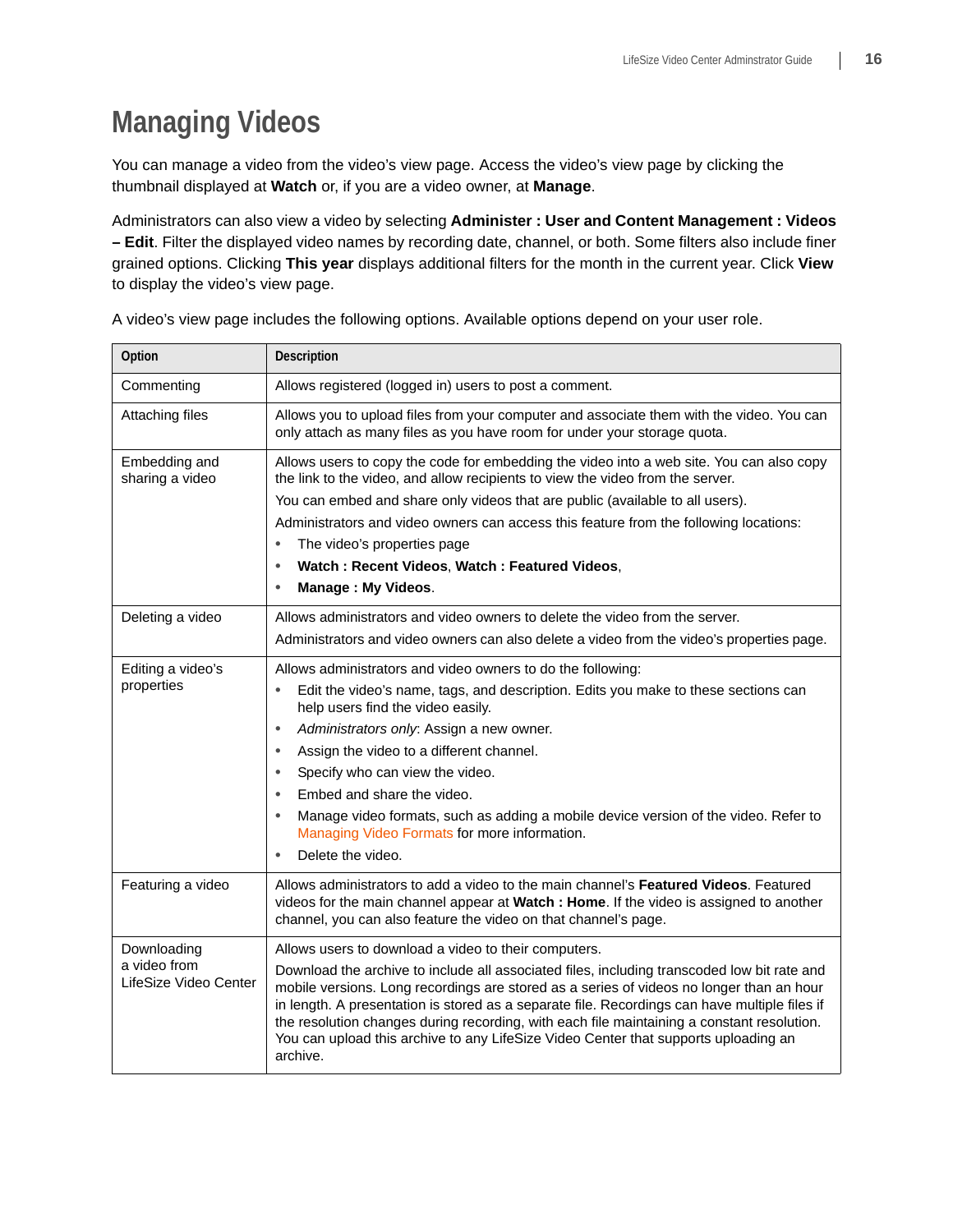| Option                             | Description                                                                                                                                                                                                                                                                                                                                                                                                                                                                                                                                                                                                                                                                                                                                                                                                                                                                                                                                                                                                                                      |
|------------------------------------|--------------------------------------------------------------------------------------------------------------------------------------------------------------------------------------------------------------------------------------------------------------------------------------------------------------------------------------------------------------------------------------------------------------------------------------------------------------------------------------------------------------------------------------------------------------------------------------------------------------------------------------------------------------------------------------------------------------------------------------------------------------------------------------------------------------------------------------------------------------------------------------------------------------------------------------------------------------------------------------------------------------------------------------------------|
| Viewing a video's<br>statistics    | Allows administrators and video owners to view the following information about a video:<br>Total number of times the video was viewed.<br>٠<br>Number of views by date.<br>Number of views by segment of the video.<br>٠<br>Number of views by segment of the video for the most recent 10 viewers.<br>Viewer summary data, including the username, name, date, and percentage of the<br>video viewed. This information is available to download in CSV format. Administrators<br>manage permission for content creators to generate viewer summary data at<br>Administer: User and Content Management: Global authorization properties.<br>Note: Viewer summary data does not include data for anonymous users.<br>If the video was streamed live, you can view the live telecast statistics and generate a<br>report showing who watched the telecast, when they joined, and when they left.<br>Administrators and video owners can also download statistics at <b>Watch: Recent Videos.</b><br>Watch: Featured Videos, and Manage: My Videos. |
| Trimming a video                   | Allows administrators and video owners to set a new start time and end time for the video.<br>You cannot undo this action.<br>Note: The video is trimmed to the nearest key frame, which occur at 10 second intervals in<br>videos recorded from LifeSize systems. Specify the trim times in multiples of 10 seconds.                                                                                                                                                                                                                                                                                                                                                                                                                                                                                                                                                                                                                                                                                                                            |
| Viewing a video's<br>recording log | Allows administrators to view a video's recording log.<br>Note: Uploaded videos do not have an associated recording log.                                                                                                                                                                                                                                                                                                                                                                                                                                                                                                                                                                                                                                                                                                                                                                                                                                                                                                                         |

## **Uploading Videos**

Administrators and content owners can upload external videos from **Manage : My Videos**. Administrators can upload external videos from **Administer : User and Content Management : Videos – Edit**. Video uploads must be QuickTime (**.mov**) or MP4 files with H.264 video and AAC-LC audio. Additionally, you can upload a video archive that was downloaded from LifeSize Video Center.

You can manage an uploaded video in the same way that you manage a video recorded with a LifeSize video communications system.

## <span id="page-16-0"></span>**Managing Video Formats**

Administrators and content owners can create multiple versions of a recording or live stream using recording key settings. Refer to [Configuring Recording Keys.](#page-2-0) They can also add versions of the recording by clicking **Manage video formats** on the video's **Edit properties** page. New versions are created from the original video as resources become available.

| Video Format         | Description                                                                                                                                                                                                                                                                                     |
|----------------------|-------------------------------------------------------------------------------------------------------------------------------------------------------------------------------------------------------------------------------------------------------------------------------------------------|
| Low bit rate version | Generates a second dual stream video version at the bit rate specified for internet PC<br>viewers whose bandwidth cannot support the primary video's bit rate. The server<br>automatically determines which version to send to PC viewers based on the quality of<br>their Internet connection. |
| Mobile stream 1      | Generates combined main and presentation video for mobile devices at the bit rate<br>specified. Set this to the highest bit rate the device can sustain with a good internet<br>connection.                                                                                                     |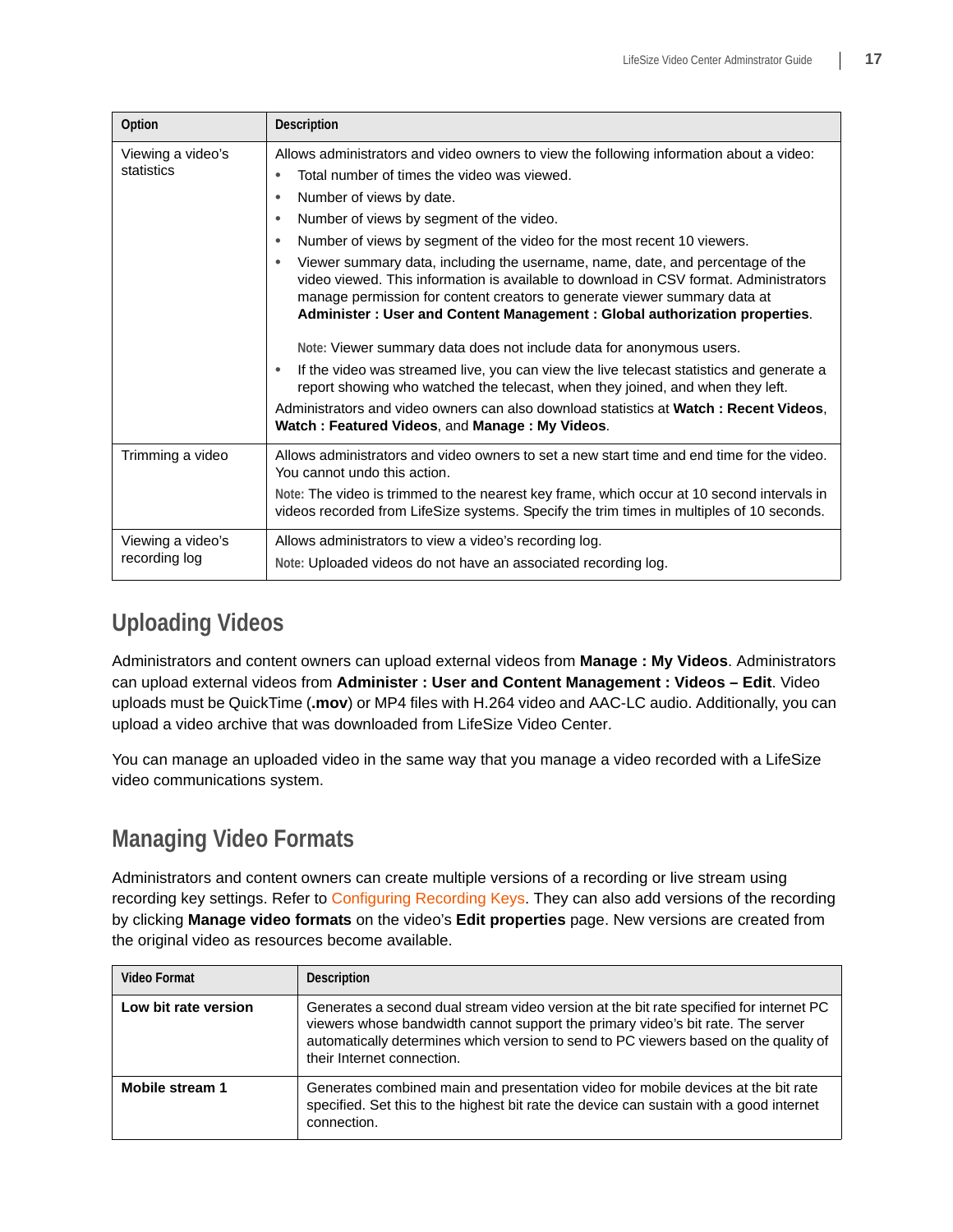| <b>Video Format</b>  | <b>Description</b>                                                                                                                                                                                                                                                                                                                     |
|----------------------|----------------------------------------------------------------------------------------------------------------------------------------------------------------------------------------------------------------------------------------------------------------------------------------------------------------------------------------|
| Mobile stream 2      | Generates a second combined main and presentation video for mobile devices at the<br>bit rate specified. Set this to the lowest rate to ensure mobile devices with slower<br>internet connections can experience uninterrupted streaming. The client<br>automatically determines which version to use based on the network connection. |
| Mobile stream layout | Appears only when a mobile stream is enabled. Specify the layout of the combined<br>main and presentation video in the stream. The viewer cannot change the layout.                                                                                                                                                                    |

**NOTE** Creating low bit rate or mobile streams uses additional storage and reduces capacity for simultaneous recordings.

Mobile streams use the industry standard HTTP Live Streaming protocol, which supports live and recorded streams, and streams at different bit rates.

Click **Add selected formats** to schedule the transcoding of the new versions. The page updates to show the versions of the video, their resolution, bit rate, type, disk usage and whether they are available or pending creation. You can delete rarely used or otherwise unwanted versions at any time from this page. Refer to [Monitoring Transcoding](#page-20-1) for more information about transcode scheduling.

# <span id="page-17-0"></span>**Customizing the LifeSize Video Center Interface**

Administrators can customize the appearance of the user interface at **Administer : System Settings : Logos and messages – Configure**.

| Element            | <b>Description</b>                                                                                                                                                                                                                                                                                        |
|--------------------|-----------------------------------------------------------------------------------------------------------------------------------------------------------------------------------------------------------------------------------------------------------------------------------------------------------|
| Logo               | By default, the LifeSize logo appears on every page. Clear Use default logo and<br>browse to locate a custom logo. Requirements for the custom logo are as follows:                                                                                                                                       |
|                    | JPG, GIF, or PNG format                                                                                                                                                                                                                                                                                   |
|                    | 300x40 pixels maximum size; larger images are scaled to fit                                                                                                                                                                                                                                               |
| Favicon            | By default, the LifeSize favicon appears in the browser URL line. Clear Use default<br>favicon and browse to locate a custom favicon. Requirements for the custom favicon<br>are as follows:<br>ICO format<br>16x16 or 32x32 pixels<br>Note: If the new favicon does not appear, clear the browser cache. |
|                    |                                                                                                                                                                                                                                                                                                           |
| Login page message | Specify text to include on the login page. HTML markup is allowed.                                                                                                                                                                                                                                        |
| Page footer text   | Specify text to include at the footer of all pages. HTML markup is allowed.                                                                                                                                                                                                                               |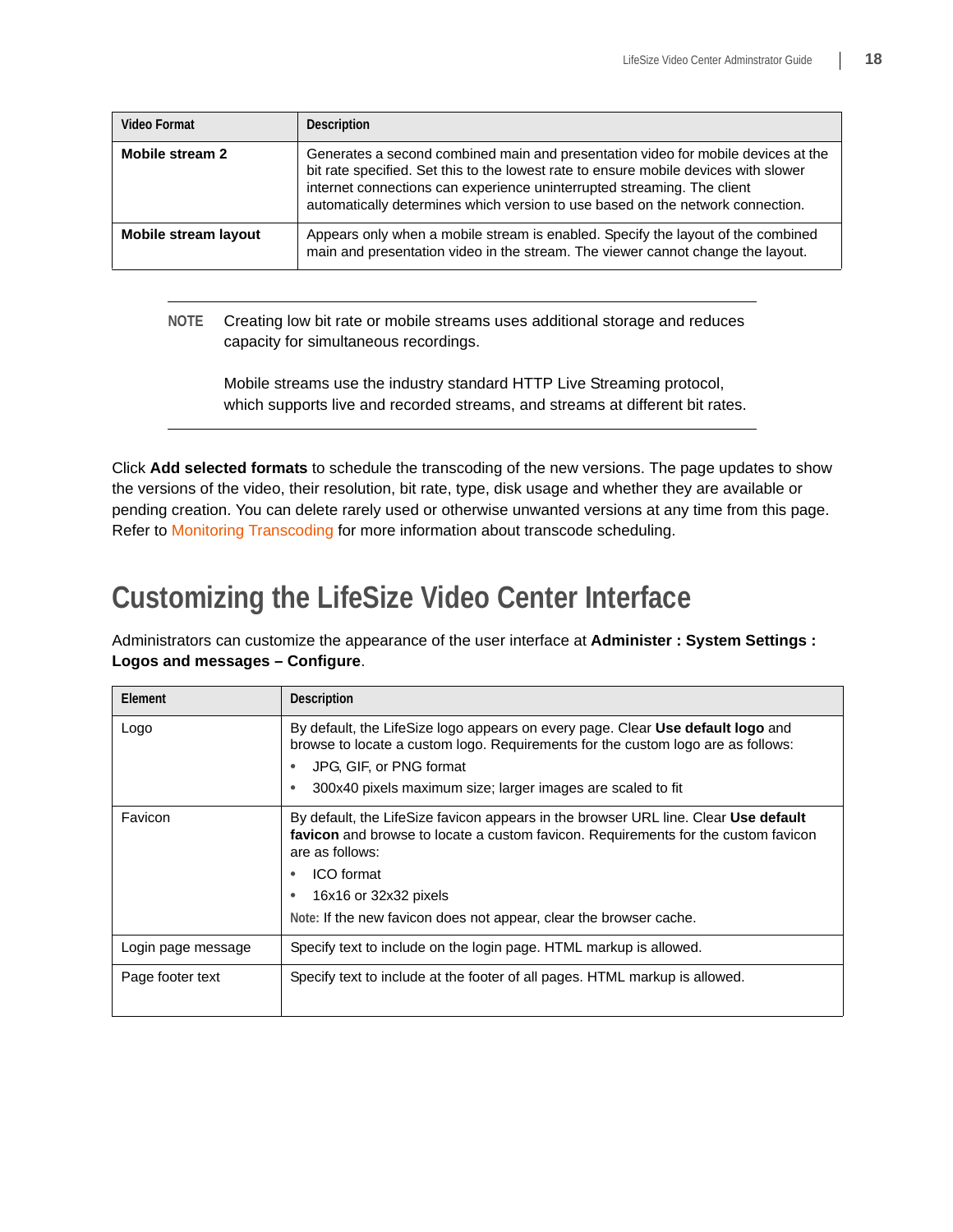# <span id="page-18-0"></span>**Applying an SSL Certificate**

To use an SSL certificate other than the default, you must create it on a server running OpenSSL in the same network environment as LifeSize Video Center. Generate a certificate signing request (CSR) and send it to the certificate authority. Upload the certificate to LifeSize Video Center and complete the following steps:

- **1.** Select **Administer : System Settings : Certificate Configure**.
- **2.** Clear the **Use default certificate** check box.
- **3.** In **Certificate**, click **Browse** to select a certificate to upload.
- **4.** In **Key file**, click **Browse** to select the key file associated with the certificate.
- **5.** If the key file is encrypted, enter the **Key Password**.
- **6.** Click **Apply Changes**.

# <span id="page-18-1"></span>**Using Network Attached Storage**

By default, LifeSize Video Center stores the videos recorded to it on local hard drives.You can configure the server to use Network Attached Storage (NAS) instead by completing the following steps:

- **1.** Select **Administer : System Settings : Network Server Storage Settings: Edit**
- **2.** Select either **NFS** or **CIFS** as the server access protocol.
- **3.** Enter the NAS server's hostname or IP address.
- **4.** Enter the directory from which to mount the server. For example, if the mount point is \\*<NAS server hostname or IP address>*\\sharedfolder, enter *sharedfolder*.
- **5.** If you are using CIFS, enter the username and password to access the NAS.
- **6.** Click **Update Configuration**.

The server enters maintenance mode, attempts to mount the NAS location you specified, and reports *Success* or *Failure*. If the process was successful, the server copies the entire local storage image to the NAS server. Once the copy is complete, the server exits maintenance mode and continues normal operation.

#### **Changing NAS Locations**

- **1.** Enter maintenance mode and manually copy the contents of the current network storage location to the new network storage location.
- **2.** Edit the NAS properties in LifeSize Video Center to point to the new server location.
- **3.** Click **Update Configuration**.

The server enters maintenance mode, attempts to mount the NAS location you specified, and reports *Success* or *Failure*. Once the server synchronizes its content database with the NAS contents, it exits maintenance mode and continues normal operation.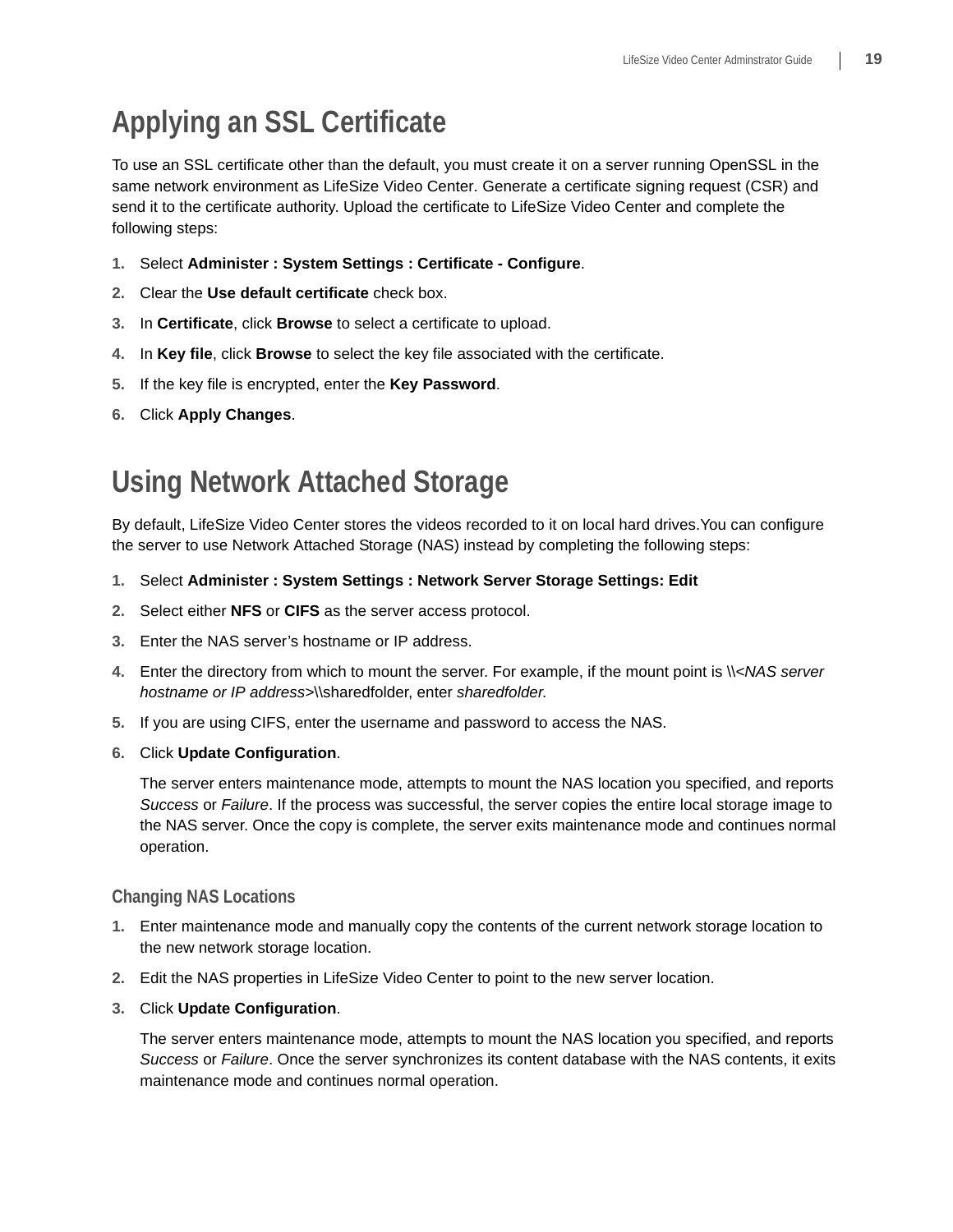### **Reverting to Local Storage**

You can revert to local storage if local disks have the capacity to store the data on the NAS by completing the following steps:

- **1.** Select **Administer : System Settings : Network Server Storage Settings: Edit**
- **2.** Click **Switch to local storage**.

The server enters maintenance mode, and copies the NAS image to the local disks. When the copy is complete, the server exits maintenance mode and continues normal operation.

# <span id="page-19-0"></span>**Using Dial Out Recording**

Content owners and administrators can record directly from LifeSize Video Center by selecting **Manage : Dashboard** (or **My Videos**) **: Record Video** and specifying the IP address or SIP URL of a video communications device that can stream H.264 video and G.711 audio. From the **Dial Out and Record** page, enter a name for the recording and click **Call**.

**NOTE** Additional optional properties include the following: channel, tags, description, sharing, streaming (live or recorded), and maximum bit rate. You can use a recording key you own to specify these properties for the dial out recording.

Using this method initiates recording by LifeSize Video Center, which sets up a SIP call to the address you specify and starts the recording. LifeSize Video Center inserts key frames to enable seeking, which allows viewers to quickly locate a specific section of the video.

For multiway calls with three or more participants (including LifeSize Video Center), the call that LifeSize Video Center makes to the video system appears in the video system layout as a call participant and is embedded in the video recording. In two-way calls (including LifeSize Video Center), the recorded stream does not display LifeSize Video Center as a call participant.

Because dial out recording requires LifeSize Video Center to perform additional processing, LifeSize recommends that you use dial out recording only if the video communications system cannot initiate a recording to LifeSize Video Center. For a list of systems that support streaming and recording and a list of systems that support dial out recording, refer to the release notes for LifeSize Video Center at [lifesize.com/support](http://www.lifesize.com/support).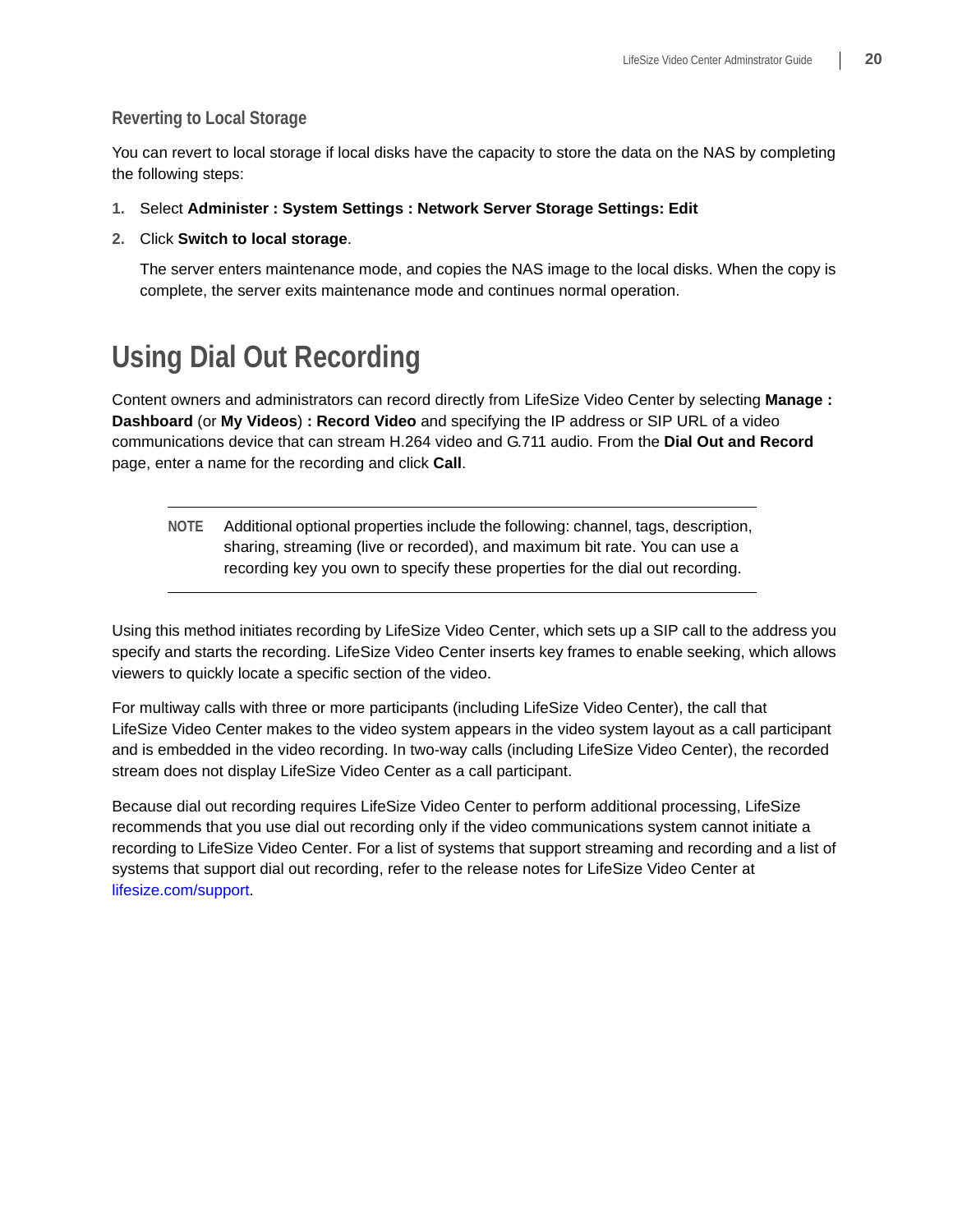# <span id="page-20-0"></span>**Monitoring the Server**

| Property             | <b>Description</b>                                                                                                                                                                                                                                                                                                            |
|----------------------|-------------------------------------------------------------------------------------------------------------------------------------------------------------------------------------------------------------------------------------------------------------------------------------------------------------------------------|
| <b>Storage</b>       | Disk Usage shows the percentage used and hours remaining at the default recording bit<br>rate specified at Administer: User and Content Management: Global Recording<br>Properties.                                                                                                                                           |
|                      | <b>RAID State</b> alerts you to disk issues in the RAID. For information about replacing a faulty<br>RAID drive, refer to the LifeSize Video Center Installation Guide.                                                                                                                                                       |
| <b>System Status</b> | Displays server status, including how long the server has been running since its last restart,<br>and CPU and memory usage.                                                                                                                                                                                                   |
|                      | The server has a health monitoring system that checks the status of critical processes. If a<br>process fails, the health monitoring system attempts to restart the process. If you cannot<br>restart a process and instead receive an error status message, contact your LifeSize<br>Partner or LifeSize Technical Services. |
| <b>Connections</b>   | Displays current streaming, recording, and transcoding activity.                                                                                                                                                                                                                                                              |
| <b>Port Usage</b>    | Displays the ports used for each server process. For information about ports and firewall<br>settings, refer to the LifeSize Video Center Installation Guide.                                                                                                                                                                 |

Administrators can monitor the server by selecting **Administer : System Status**.

### **NOTE** The **Storage** section appears at **Administer : User and Content Management** also.

## **Monitoring Connections and Bandwidth**

Administrators can monitor and control video activity at **Administer : System Status : Connections : Videos being watched – View Details**. This page presents video activity on the server, including the number of connections and the bandwidth used. Click **Disconnect** to terminate playback. Use this feature to ensure that a preferred video has access to the maximum bandwidth.

Administrators may also monitor and control recording activity by selecting **View recordings in progress**.

## <span id="page-20-1"></span>**Monitoring Transcoding**

When you create low bandwidth and mobile versions of videos or use the dial out feature to record videos, you are scheduling processor intensive tasks for LifeSize Video Center. The server creates the low bandwidth and mobile video version by processing, or transcoding, the primary video sent to it from the recording capable LifeSize system. In the case of dial out recordings, the server does all the processing work as the video communications systems do not have the transcoding capability.

If requests for transcoding exceed processor capacity, the requests are queued and processed in sequence. Dial out recordings take precedence. Navigate to **Administer : System Status : Connections : Recordings/Transcoding in progress : View Details** to view in process and pending format conversions.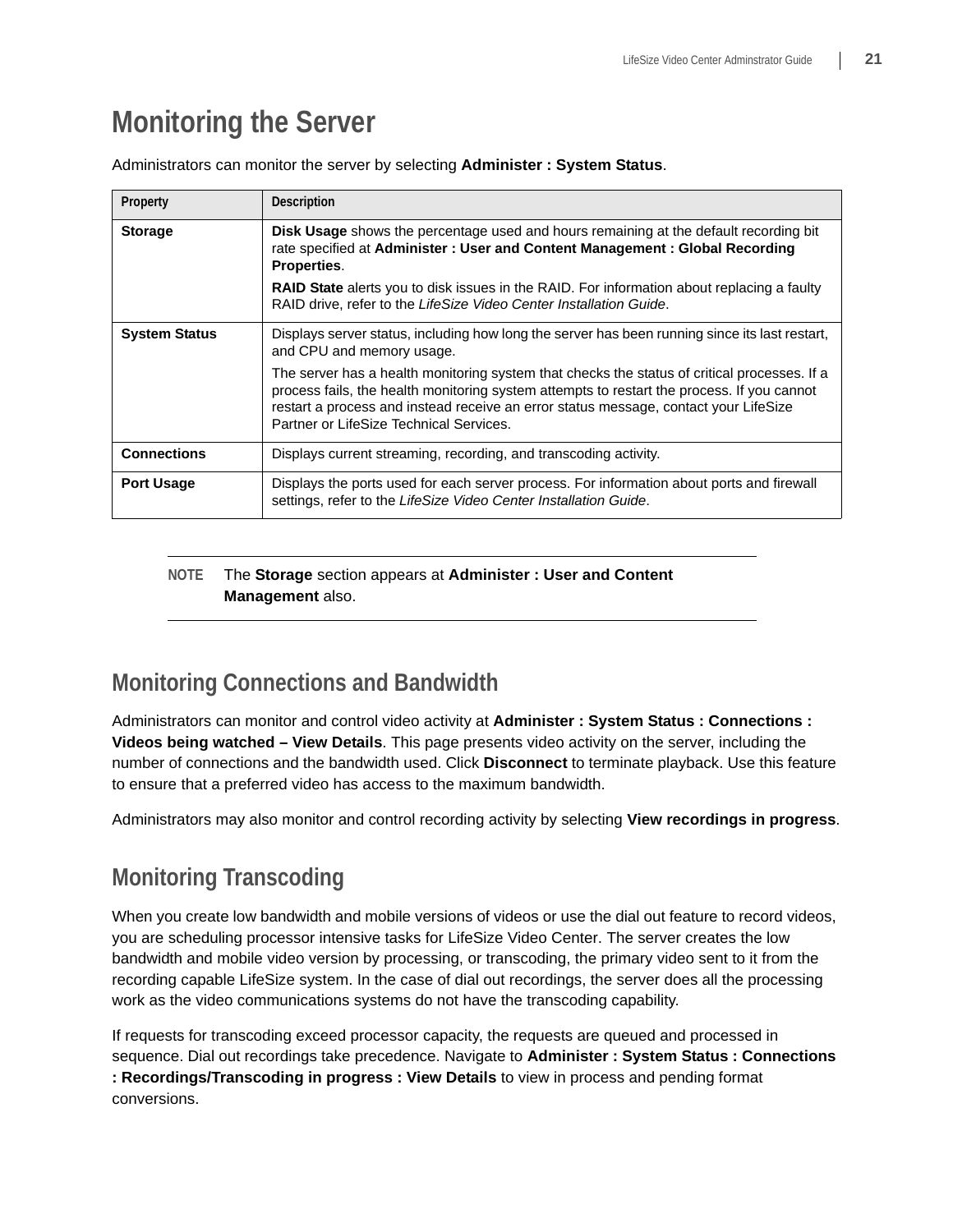# <span id="page-21-0"></span>**Performing Server Maintenance**

LifeSize recommends that you put the server in maintenance mode before backing up, restoring, upgrading, implementing NAS, or changing the system date and time. Maintenance mode terminates streaming and recording activity and prevents non-administrators from logging in.

LifeSize Video Center does not warn streaming and recording users before their activity is terminated, but a message alerts users that their activity has been terminated by an administrator. Use another method, such as email, if you wish to forewarn users.

Enter maintenance mode as follows:

- **1.** Select **Administer : Operations and Maintenance : Enter maintenance mode**.
- **2.** Click **Shutdown Services**. Current streaming activity is terminated and users receive a message that an administrator has terminated server services.

Ensure that you exit maintenance mode and restore services after your tasks are complete.

## **Backing Up Videos and Settings**

You can use the local RAID configuration on LifeSize Video Center or NAS to store videos and associated data. Whatever option you use, consider regularly backing up the content to external servers to prevent losses in case of disk failures or accidental deletion of content.

Use the **Backup** option to create a copy of the videos, comments, and all settings in the **User and Content Management** page.

**NOTE** System settings and server software are not backed up.

### **Backing Up Local Storage**

- **1.** Select **Administer : Operations and Maintenance : Backup**.
- **2.** Enter the IP address for the FTP host.
- **3.** Enter your FTP username and password.
- **4.** *Optional*: Enter an FTP backup directory.
- **5.** Click **Create Backup**.

If you previously backed up the server to this path, subsequent backups are incremental, replacing only data that has changed since the previous backup.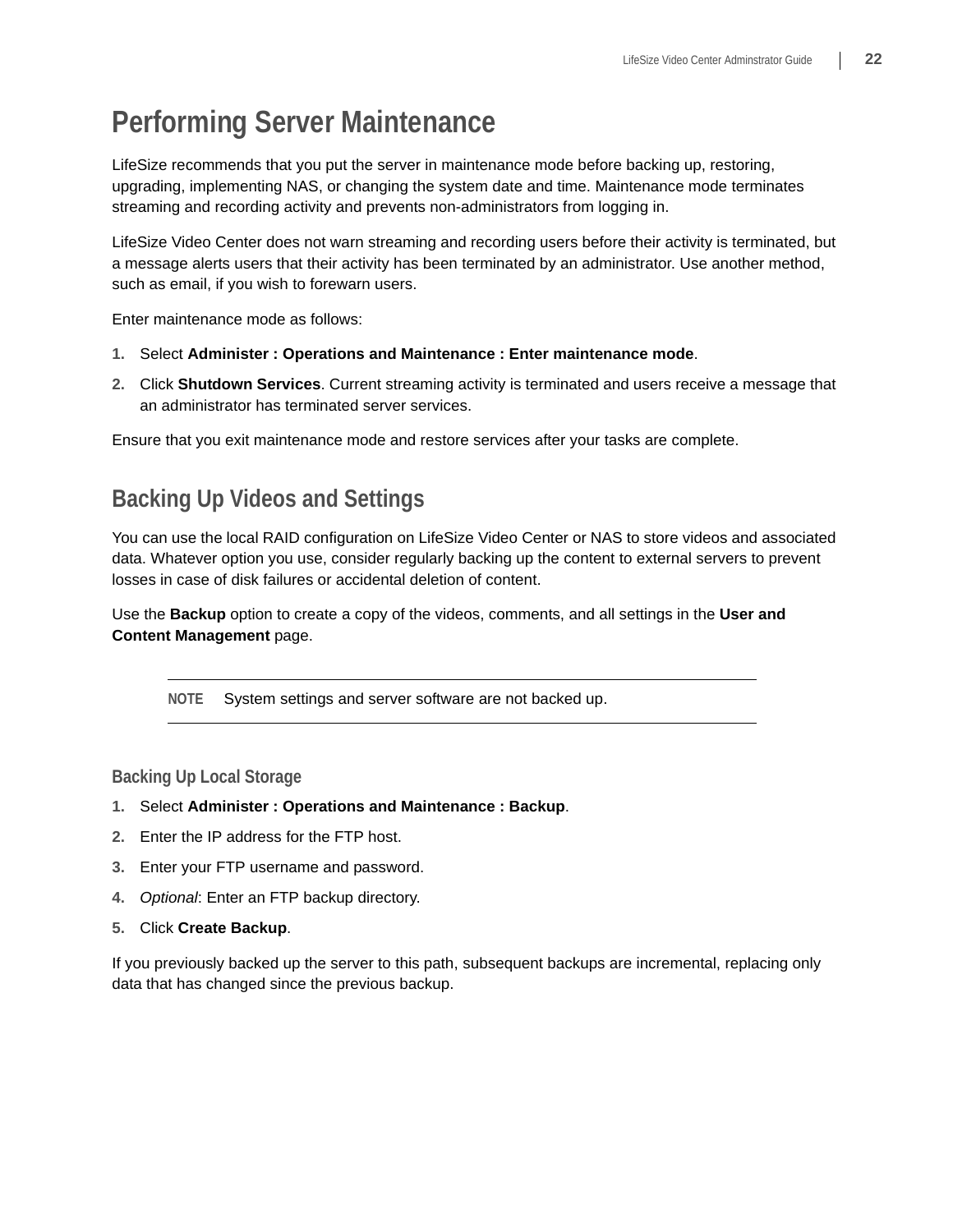### **Restoring from Local Storage Backup**

- **1.** Select **Administer : Operations and Maintenance : Restore**.
- **2.** Enter the IP address for the FTP host.
- **3.** Enter your FTP username and password.
- **4.** Enter the FTP backup directory, if you used one during the backup.
- **5.** Click **Restore From Backup**. The server validates the backup image and lists the recordings located in the backup image.
- **6.** Confirm the restore operation.

### **Backing Up NAS Storage**

**1.** Select **Administer : Operations and Maintenance : Backup**.

The server enters maintenance mode and copies the content databases to the network storage location, including recently recorded media still in local storage. When the content flush is complete, the server exits maintenance mode.

**2.** Manually back up the NAS location with tools of your choice.

### **Restoring from a NAS Storage Backup**

- **1.** Enter maintenance mode.
- **2.** Manually copy the backed up contents to the current configured storage location.
- **3.** Click **Restore From Backup**.

The server enters maintenance mode, and synchronizes its content database with the NAS contents. When the synchronization completes, the server exits maintenance mode and continues normal operation.

## **Updating the Server Software**

If you have a current service plan, you will receive notice of updates to server software. Follow these instructions to download the update file image and then update the server software:

- **1.** Access [lifesize.com/support](http://www.llifesize.com/support).
- **2.** Click **Download Software**.
- **3.** Enter your serial number (located on the physical device and for many systems at **Administer : Operations and Maintenance**) and click **Submit**.
- **4.** Click the link for the software version you wish to download.
- **5.** Download it to a local directory on your system.
- **6.** From the LifeSize Video Center interface, select **Administer : Operations and Maintenance : Update**.
- **7.** Browse to the software update file image that you downloaded to your computer.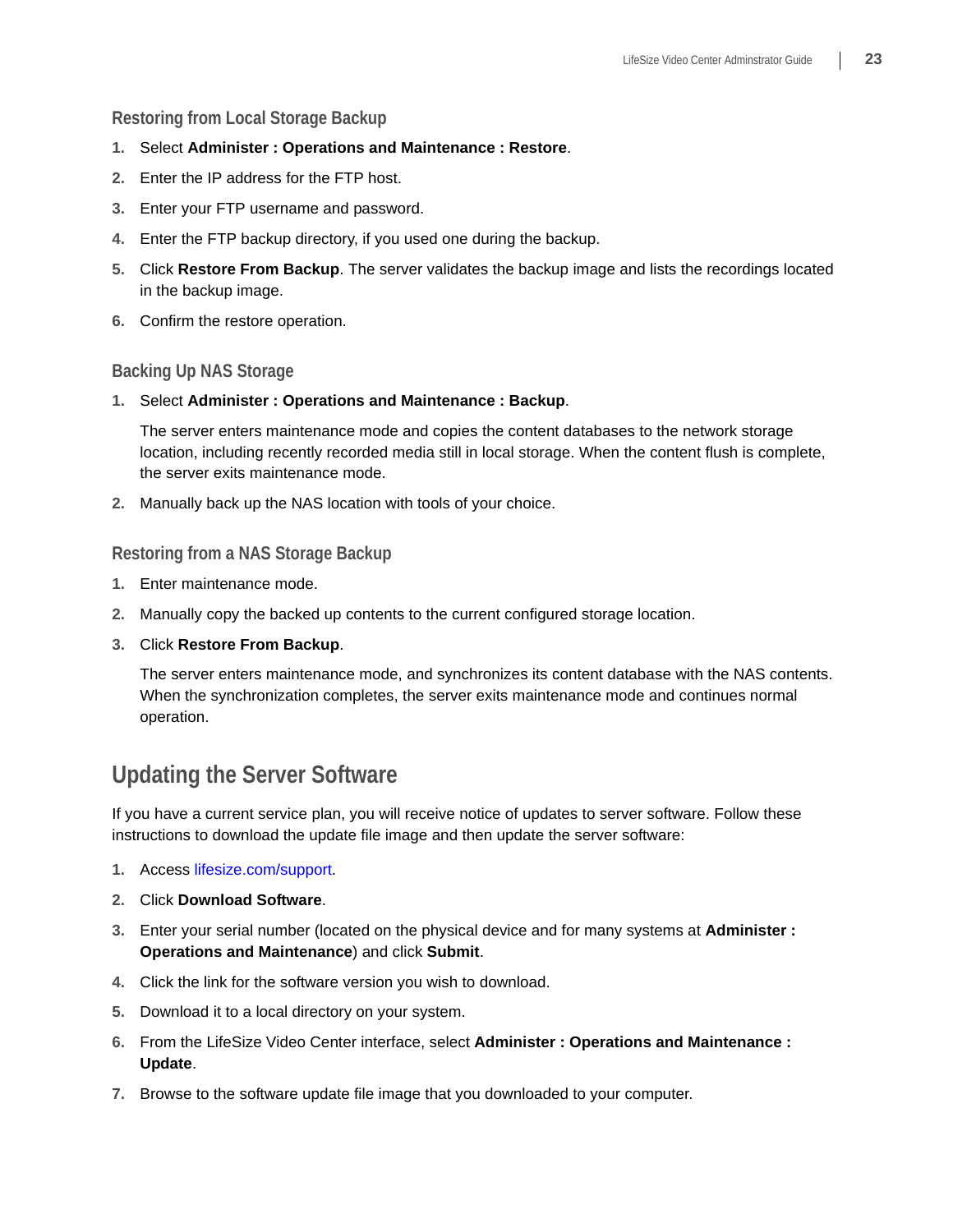- **8.** Click **Update Software**. The application validates the update package and shows the updated software version. A warning appears if the update is older than the current software version.
- **9.** Click **Update Software** to confirm the update.
	- **NOTE** You cannot downgrade from one major release to another. For example, you cannot downgrade from version 1.2 to version 1.1 or to version 1.0

## **Changing the System Date and Time**

Change the time zone setting by selecting **Administer : System Settings : Time and Date Settings – Edit** and rebooting the system. Manually reboot or shut down the system from **Administer : Operations and Maintenance**.